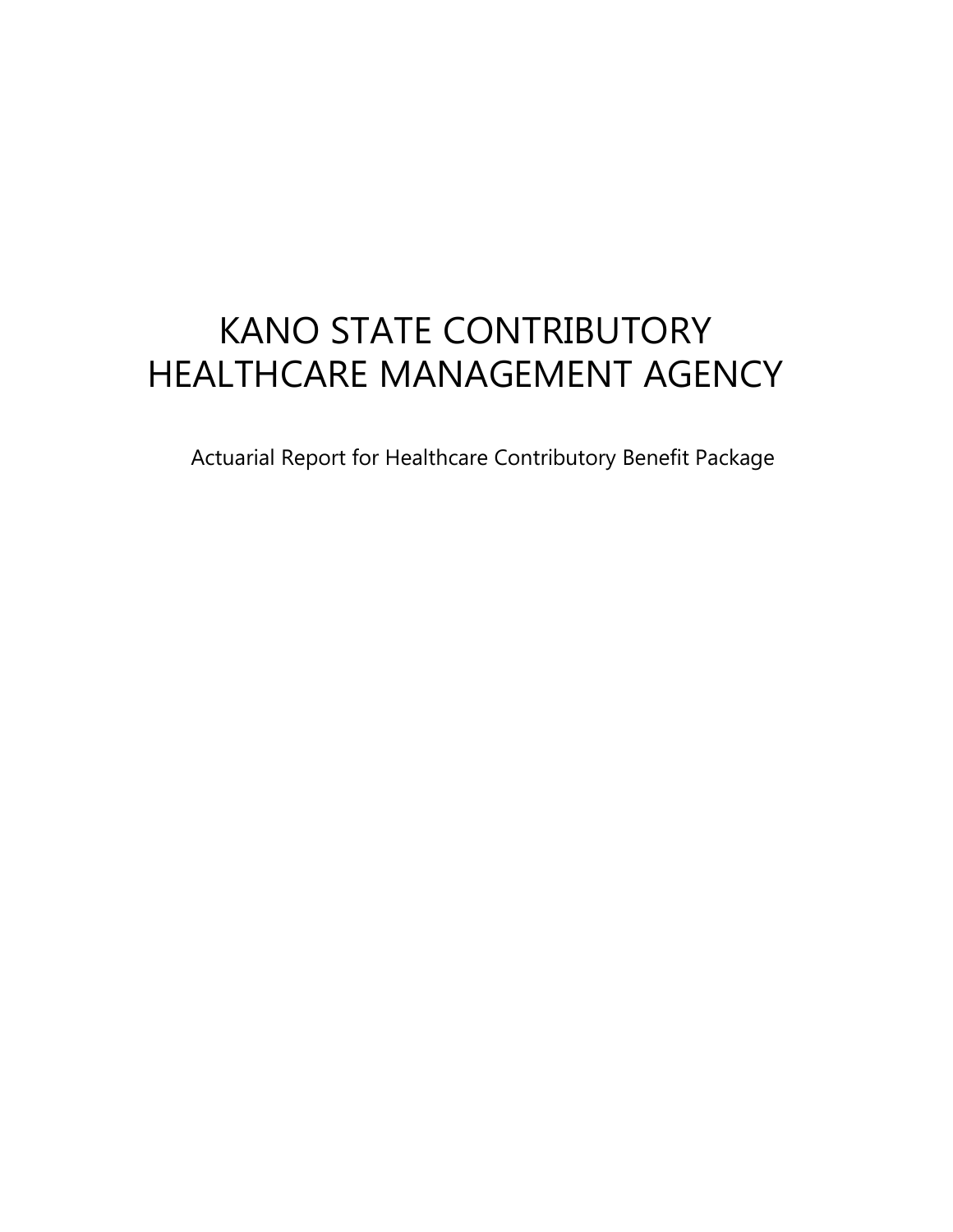### **EXECUTIVE SUMMARY**

<span id="page-1-0"></span>In 2016, the Kano State government signed into law, a bill that establishes the Kano State Contributory Healthcare Management Agency (KSCHMA) with the overall goal of ensuring all residents of the state have access to quality and affordable healthcare services with financial and social risk protection. The state of health of citizens within the state has been a serious concern to some stakeholders and patriots in the state. Hence after several appeals and meetings, the Minimum Health Benefit Package (MHBP) emerged as the state healthcare contributory benefit package. Although a free medical programme was run by the previous administration which has been tagged "a non-sustainable programme". The sole objective of the agency is to provide affordable and quality health care services to all residents.

We have been contracted to actuarially cost the state health benefit package called Minimum Health Benefit Package (MHBP), and this product is expected to be:

- Affordable
- Of high quality
- Sustainable by government

This report gives the actuarially estimated risk premium for covering the medical cost under each benefit package for both individuals and households. MHBP considers four (4) scenarios under this Contributory Healthcare Benefit Package.

**Scenario I** – Basic Minimum Package (BMP): these are the service entitlements of all enrollees into the KSCHMA for paying the mandated premium charges. It covers the primary, and secondary and referral services under the package.

**Scenario II** – Basic Minimum Package + HIV/AIDS: this covers the BMP plus HIV/AIDs.

**Scenario III** – Basic Minimum Package + TB: this covers the BMP plus TB.

**Scenario IV** – Basic Minimum Package + Family Planning Services: this covers the BMP plus family planning services.

The projected cost per person covers one person irrespective of age and gender whilst the projected cost per household covers a family of six (6) which include 2 parents and four children under the age of 18. Where a family size is greater than 6, we have also provided the cost of additional family member(s) to the plan.

The premium under the various scenario also includes other costs to the scheme such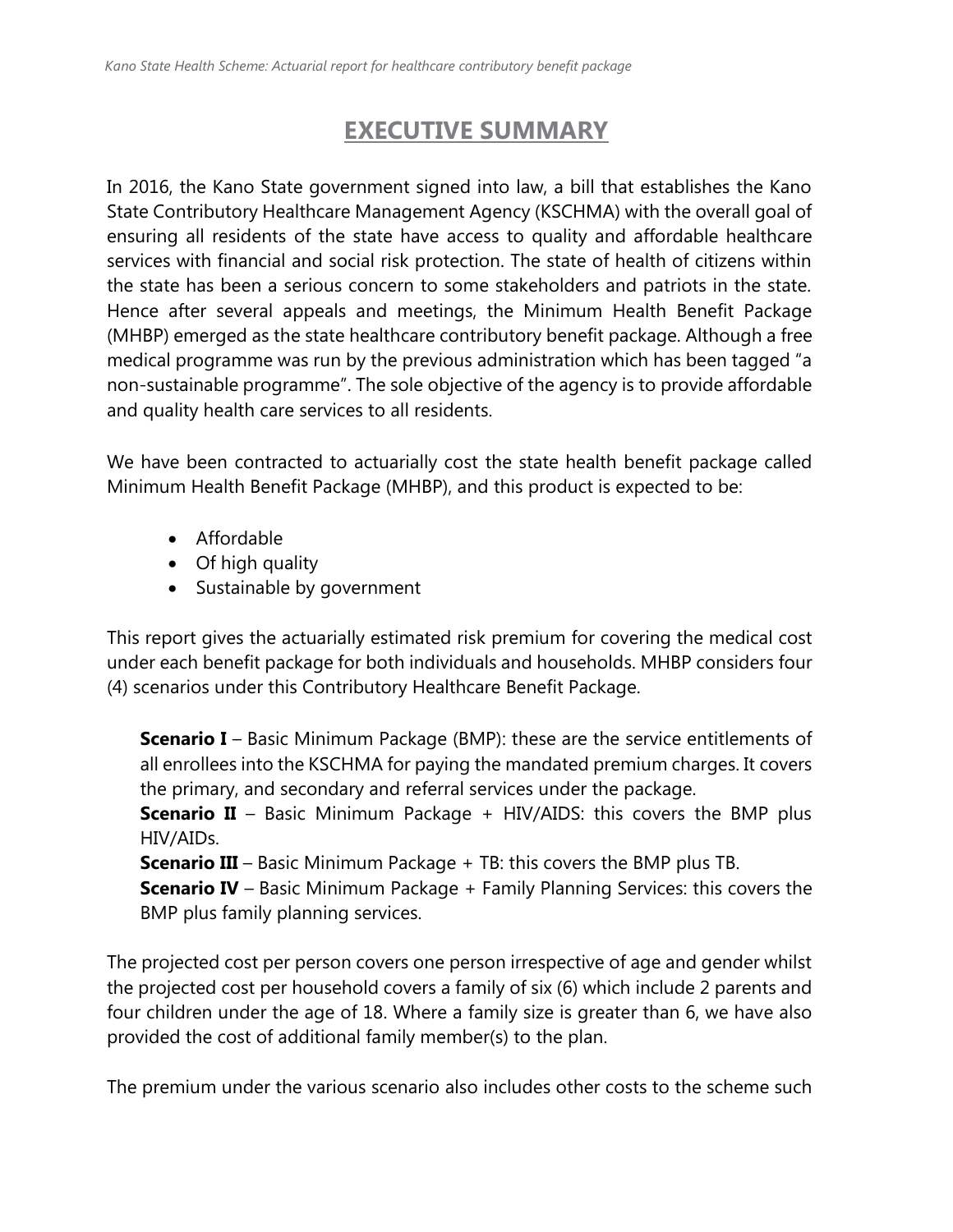as administrative costs, marketing costs and contingency costs in addition to the risk premium.

We have assumed administrative costs to be 15%, marketing costs to be 7% and contingency margin to be 8%. All these costs are percentages of the risk premium and are valued in Naira. There will also be a separate initial registration fee of N350 for every potential enrollee. We recommend a household discount for this registration fee of between 20-30%

This actuarial report uses the service data provided. The service data contains information about utilization of each ailment in the benefit package across the 44 local governments in the state.

Service data collated and validated by another state scheme in Nigeria was also used in our actuarial calculations. We relied on the Kano State population projections supplied to forecast growth and changes in demographic patterns. We have used in our costing the price list supplied to us by HFG and recent ones within our reach. Where pricelists are not provided, we have used pricelists of similar schemes within our reach.

We understand this is a new scheme for the residents and the service data from various hospitals across the state helped us to a large extent. However, there were lots of limitations to the data which necessitated the use of external data to supplement the analysis. Hence we recommend that going forward, experience data be collated appropriately, and such data should be granular to consider factors like age, the salary of the sponsor, sex, sponsor's employer class, etc. for future experience and premium review and analysis.

The tables below present the summaries of the total premiums to be charged for an individual and a family of 6 for all scenarios. The assumed exposures for general ailments, HIV and TB, are 25%, 40%, and 50% respectively. These exposure levels are considered appropriate given the dense population of the state.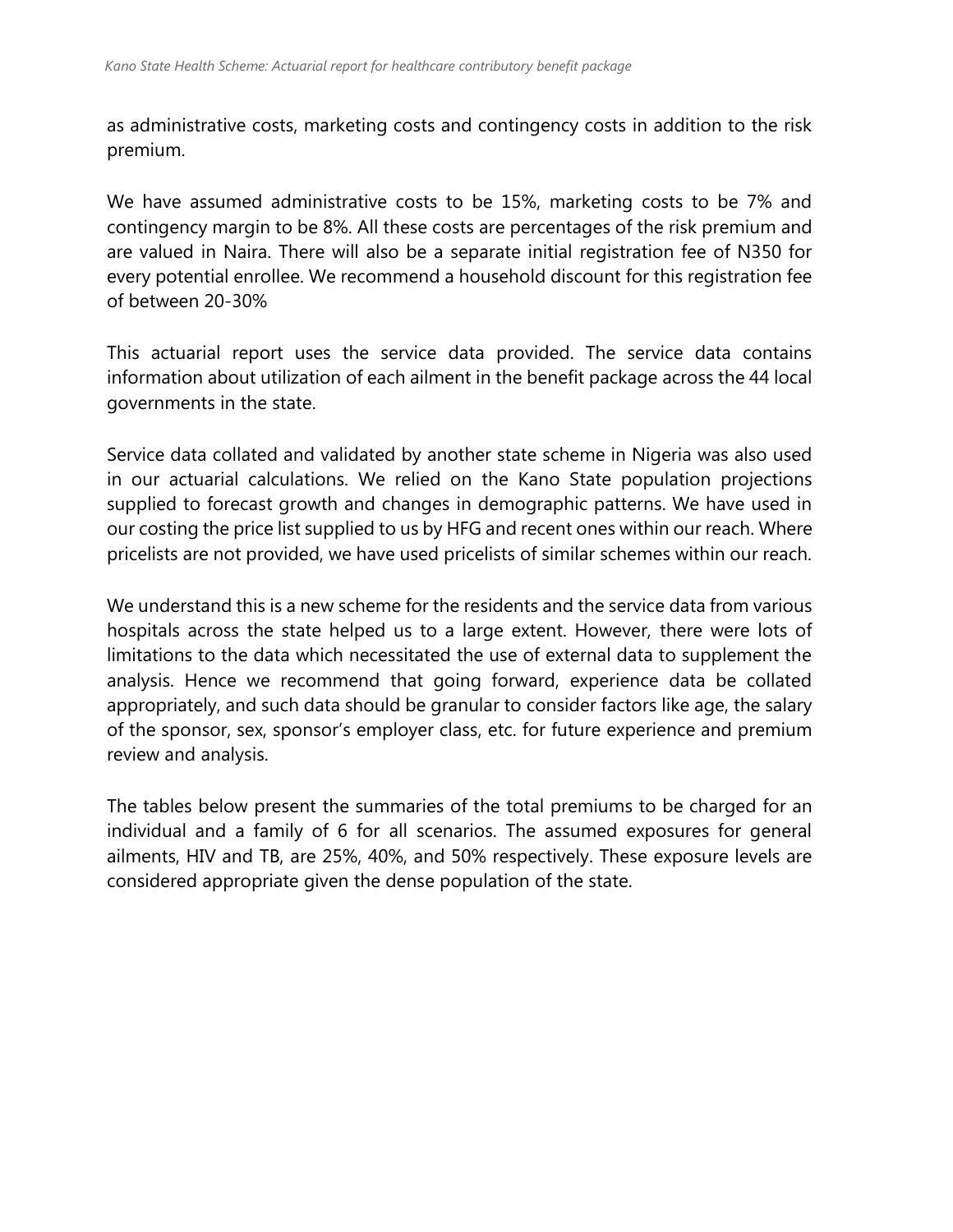### **Individual rates**

| <b>Themes</b>                    | <b>Scenario I</b> | <b>Scenario II</b> | <b>Scenario III</b> | <b>Scenario IV</b> |  |
|----------------------------------|-------------------|--------------------|---------------------|--------------------|--|
| <b>BMP Per Annum</b>             | 9,369.36          | 9,369.36           | 9,369.36            | 9,369.36           |  |
| <b>HIV/AIDs</b>                  |                   | 256.76             |                     |                    |  |
| <b>Tuberculosis</b>              |                   |                    | 322.40              |                    |  |
| <b>Family Planning</b>           |                   |                    |                     | 99.76              |  |
|                                  |                   |                    |                     |                    |  |
| <b>Administration cost @ 15%</b> | 1,405.40          | 1,443.92           | 1,453.76            | 1,420.37           |  |
| Marketing cost @ 7%              | 655.86            | 673.83             | 678.42              | 662.84             |  |
| <b>Contingency loading @ 8%</b>  | 749.55            | 770.09             | 775.34              | 757.53             |  |
| <b>Total Cost per Annum</b>      | 12,180.17         | 12,513.96          | 12,599.29           | 12,309.86          |  |
|                                  |                   |                    |                     |                    |  |
| <b>Reimbursement method</b>      |                   |                    | Cost                |                    |  |
| Capitation                       | 7,064.27          |                    |                     |                    |  |
| Fee-for-Service                  |                   |                    | 2,305.09            |                    |  |

### **Family rate**

| <b>Themes</b>                    | <b>Scenario I</b> | <b>Scenario II</b> | <b>Scenario III</b> | <b>Scenario IV</b> |  |  |
|----------------------------------|-------------------|--------------------|---------------------|--------------------|--|--|
| <b>BMP Cost per Annum</b>        | 56,216.16         | 56,216.16          | 56,216.16           | 56,216.16          |  |  |
| <b>HIV/AIDs</b>                  |                   | 1,540.56           |                     |                    |  |  |
| <b>Non-Drug Resistant TB</b>     |                   |                    | 1934.40             |                    |  |  |
| <b>Family Planning</b>           |                   |                    |                     | 598.56             |  |  |
|                                  |                   |                    |                     |                    |  |  |
| <b>Administration cost @ 15%</b> | 8,432.42          | 8,663.51           | 8,722.58            | 8,522.21           |  |  |
| Marketing cost @ 7%              | 3,935.13          | 4,042.97           | 4,070.54            | 3,977.03           |  |  |
| <b>Contingency loading @ 8%</b>  | 4,497.29          | 4,620.54           | 4,652.05            | 4,545.18           |  |  |
| <b>Total Cost per Annum</b>      | 73,081.00         | 75,083.74          | 75,595.73           | 73,859.14          |  |  |
|                                  |                   |                    |                     |                    |  |  |
| <b>Reimbursement method</b>      | Cost              |                    |                     |                    |  |  |
| Capitation                       | 42,385.62         |                    |                     |                    |  |  |
| Fee-for-Service                  |                   |                    | 13,830.54           |                    |  |  |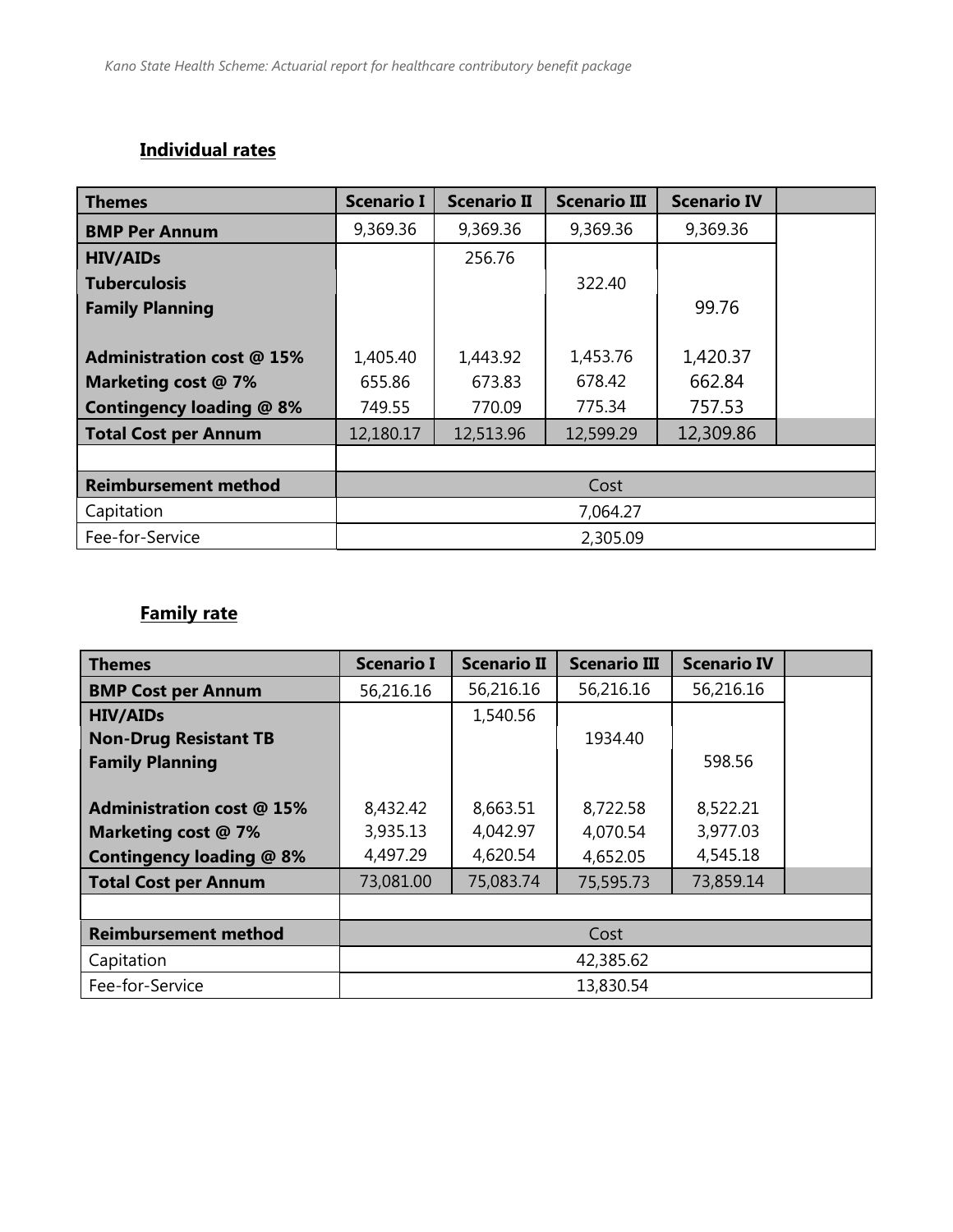Having computed the estimated premiums as shown in the table above, we recommend for each scenario, rounded premiums. This will ease computations, cash transactions and also allow for extra safety margins in the premium rates.

The rounded figures are below:

**N12,200** and **N73,100** for individual and household rates under Scenario I **N12,510** and **N75,100** for individual and household rates under Scenario II **N12,600** and **N75,600** for individual and household rates under Scenario III **N12,310** and **N73,890** for individual and household rates under Scenario IV

There is also an additional registration fee of N350 per enrollee, subject to household discount.

This work was funded with support from the U.S. Agency for International Development (USAID) as part of the Health Finance and Governance (HFG) project led by Abt Associates under USAID cooperative agreement AID-OAA-A-12-00080. The contents are the responsibility of Abt Associates and do not necessarily reflect the views of USAID or the United States Government.



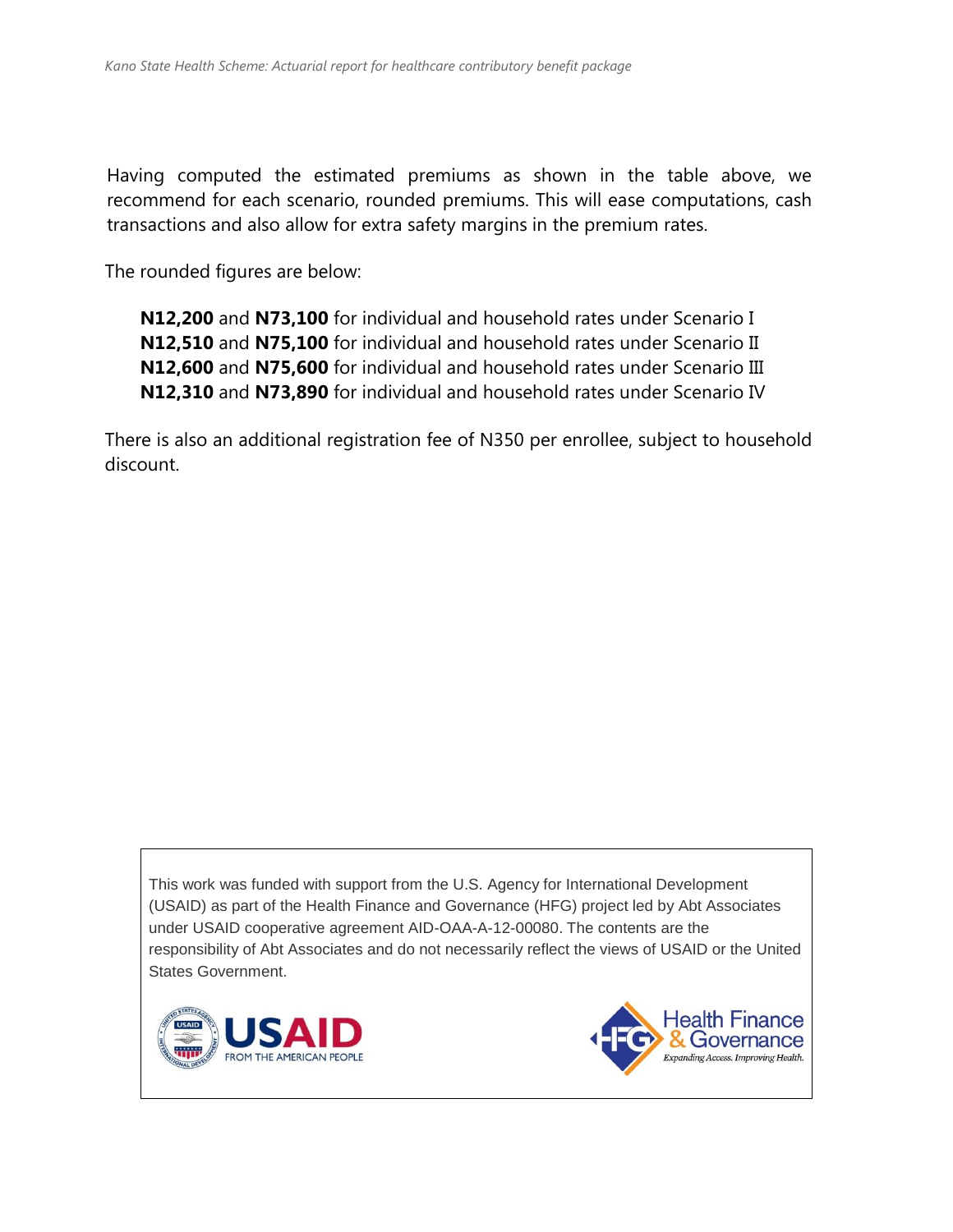*Kano State Health Scheme: Actuarial report for healthcare contributory benefit package*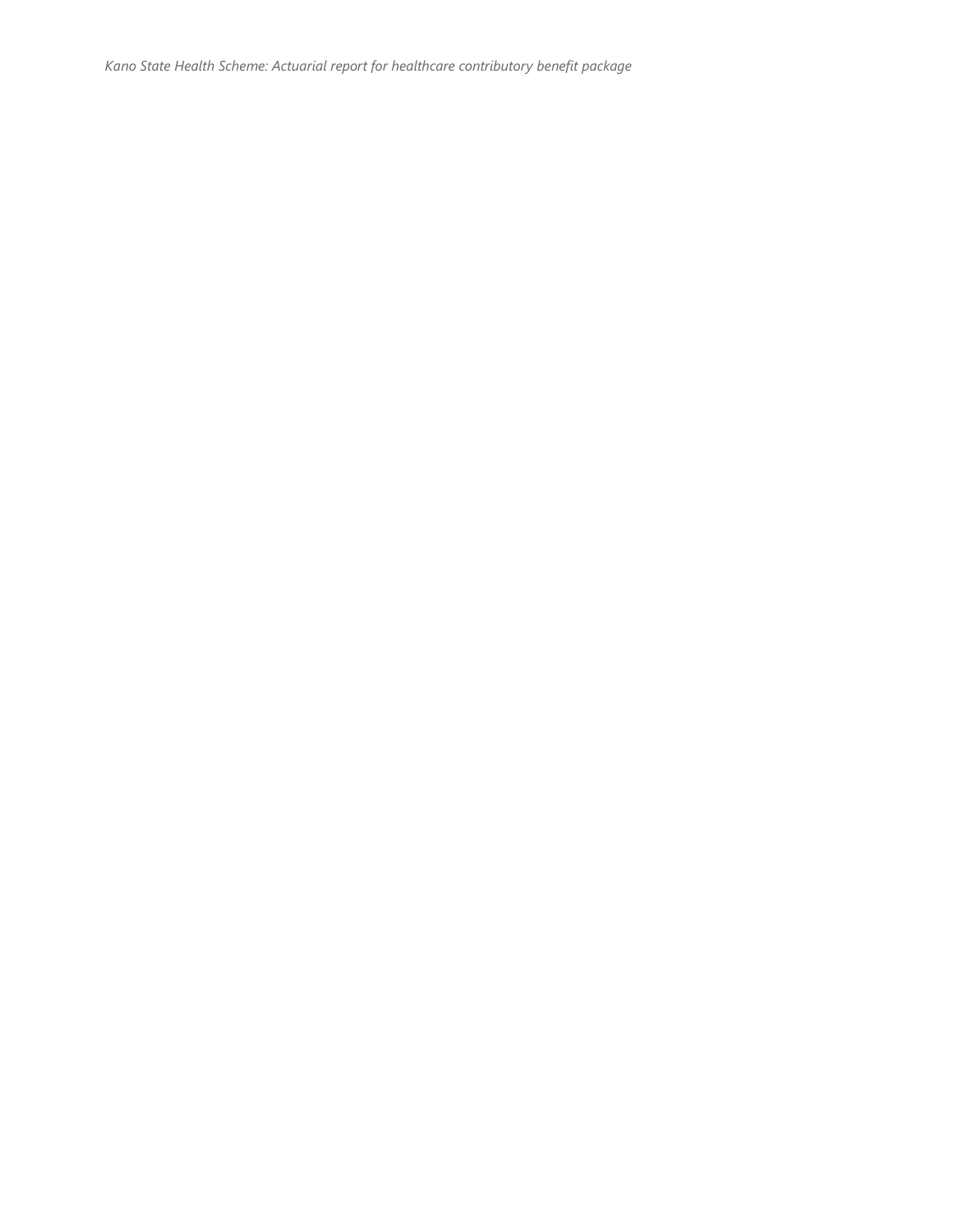# Table of Contents

| 1               |  |
|-----------------|--|
| 1.1             |  |
| 1.2             |  |
| 1.3             |  |
| 14              |  |
| 2.              |  |
| 3.              |  |
| 4.              |  |
| 5.              |  |
| 6.              |  |
| 6.1             |  |
| 6.2             |  |
| 6.3             |  |
| 64              |  |
| 6.5             |  |
| 6.6             |  |
| 6.7             |  |
| 6.8             |  |
| 7 <sub>1</sub>  |  |
| 8.              |  |
| 9.              |  |
| 10 <sub>1</sub> |  |
| 11.             |  |
| 12.             |  |
|                 |  |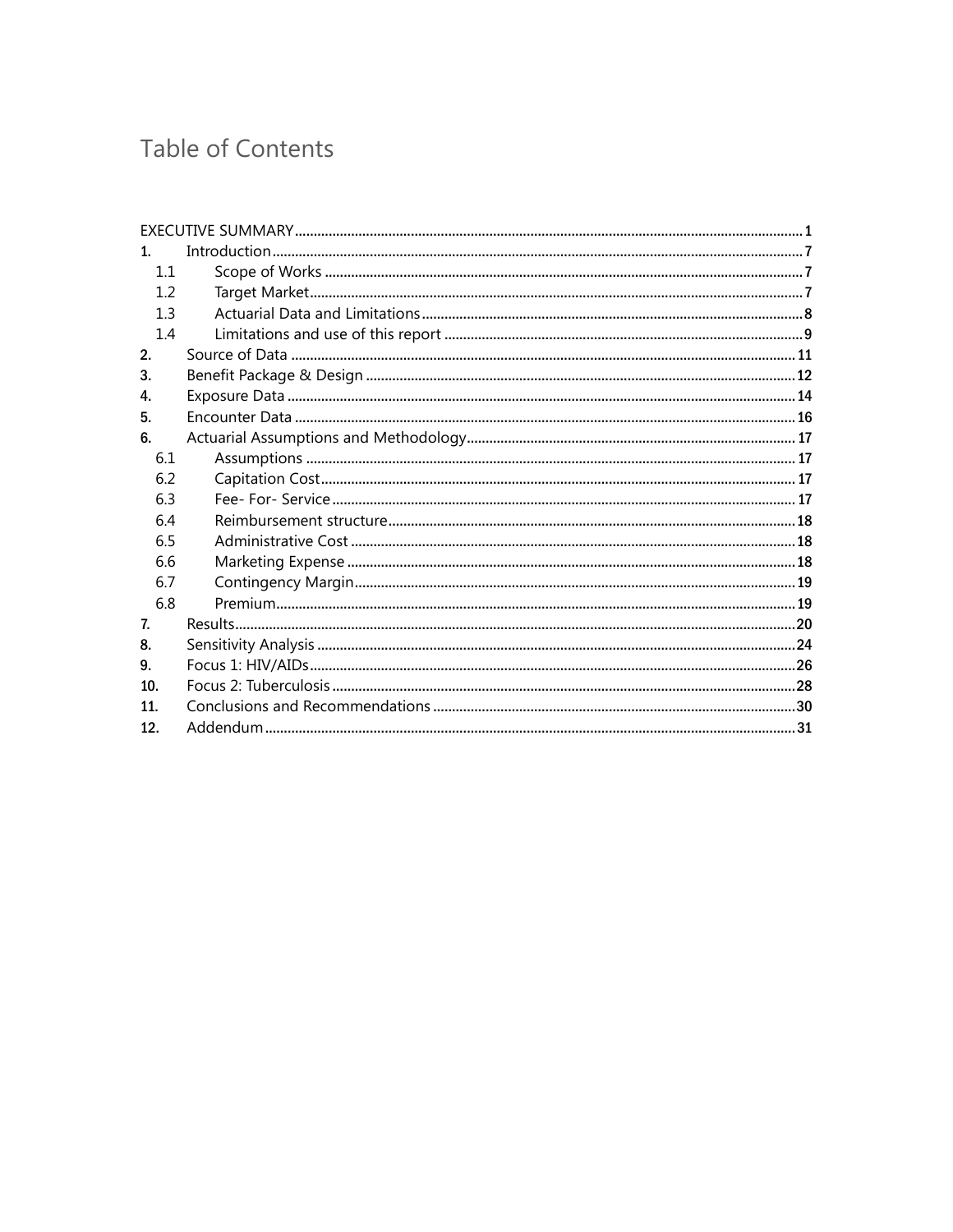### <span id="page-7-0"></span>1. **Introduction**

USAID and Health Finance Governance via Abt Associates have contacted us to carry out a detailed actuarial analysis for Kano State Contributory Healthcare Benefit Package. The Agency provides for a basic minimum benefit package in addition to HIV, TB and Family planning services.

#### <span id="page-7-1"></span>1.1 **Scope of Works**

The reported health insurance premiums for the Scheme consist of:

- Pure premium for that covers the medical elements.
- Administrative costs
- Marketing costs
- Contingency margin

This premium has been calculated for all scenarios we were instructed to consider. The scenarios are

**Scenario I** – Basic Minimum Package (BMP) **Scenario II** – Basic Minimum Package + HIV/AIDS **Scenario III** – Basic Minimum Package + TB **Scenario IV** – Basic Minimum Package + Family Planning Services

#### <span id="page-7-2"></span>1.2 **Target Market**

The objective of Kano State Contributory Healthcare Benefit package is to provide an affordable and, in the long run, a sustainable health insurance package for its residents.

The population of Kano State as at December 2017 sits around 13 million as advised in the projected population figures supplied. This is also supported by the Multiple Indicator Cluster Survey (MICS) carried in 2016-2017. The scheme is to be rolled out primarily for the state workers, market women and children.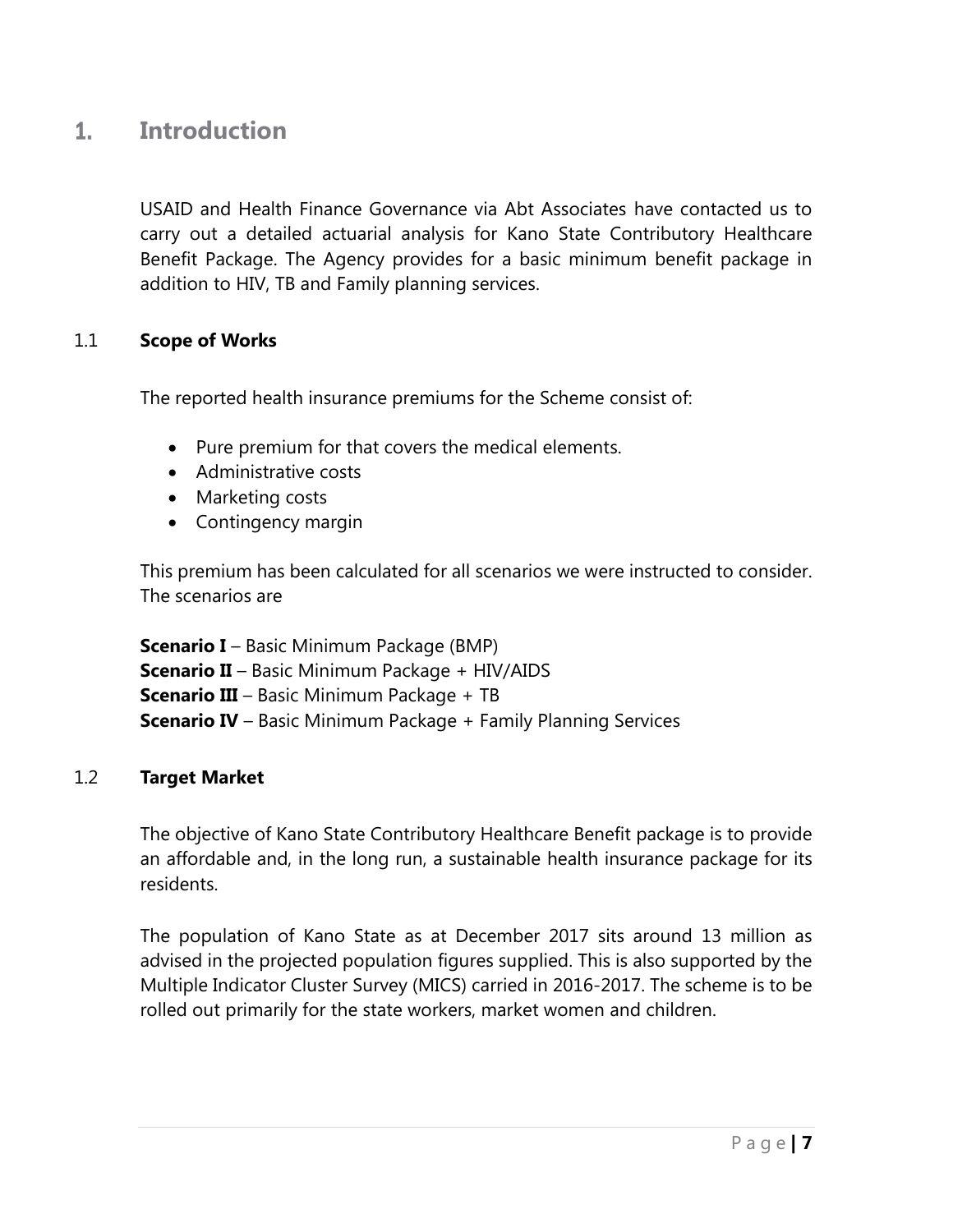

As the full population demographics were not completely described in the population data provided to us, we have adopted some assumptions in order to estimate exposed population.

#### <span id="page-8-0"></span>1.3 **Actuarial Data and Limitations**

#### Actuarial Data

The service data provided comprises of encounter/utilization statistics data from Kano state government healthcare facilities across the forty four local government areas (LGAs). After reviewing the service data, we realized the information is not adequate to give a credible result.

Some of the inadequacies we discovered are below:

- The encounter entries were only supplied for the 2015/2016.
- Scanty or no utilization/encounter entries for some age groups
- Scanty or no utilization/encounter entries for some periods
- Some diagnoses were advised as "**not indicated** "and hence could not be included in the analysis.

However, we have sourced for additional data available within our reach to obtain a more realistic result. In sourcing for additional data, we have allowed for similar demographic characteristics, utilization patterns, customer behaviors and propensity to use health insurance. We have also relied on some secondary data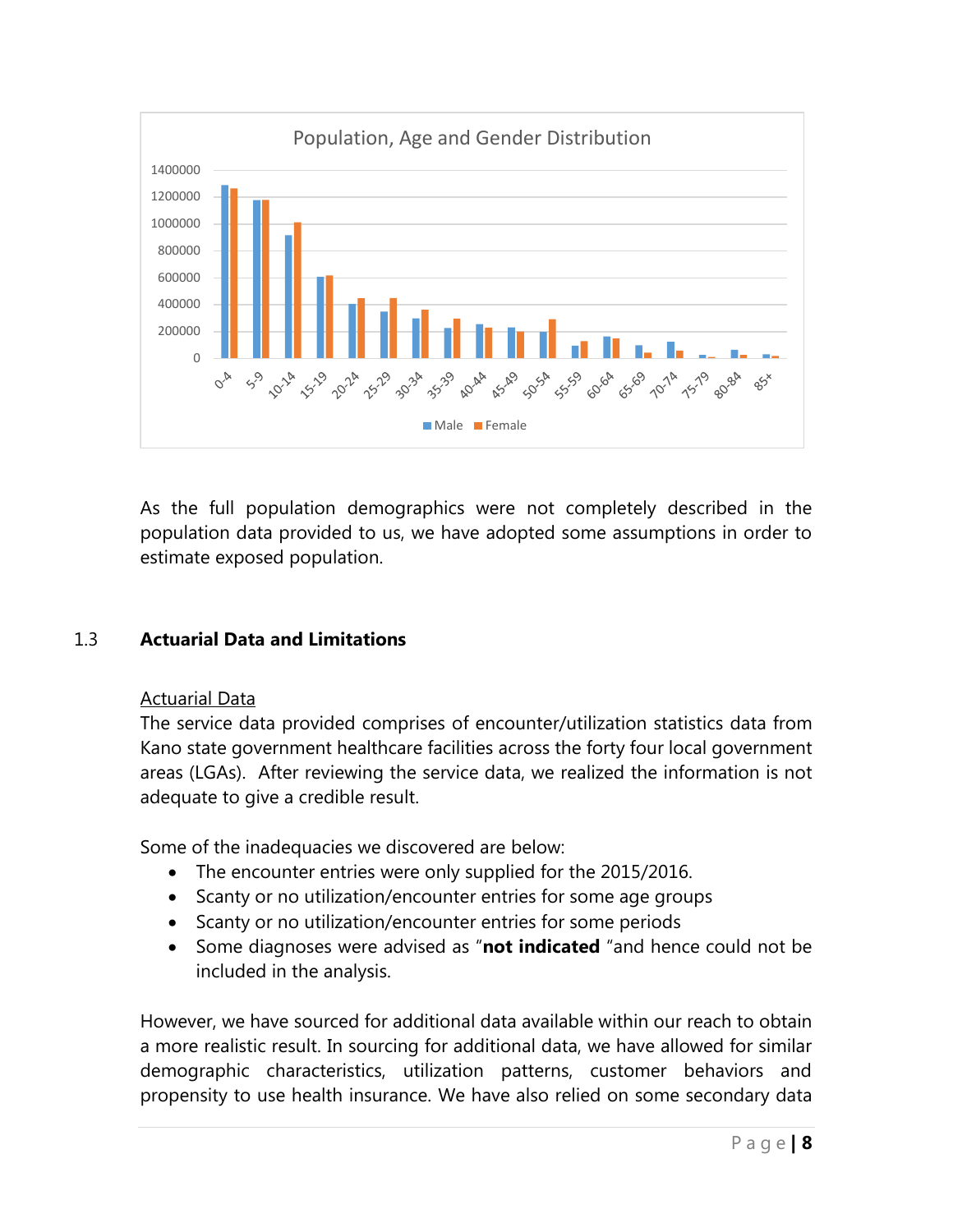obtained through a recent survey on Kano State Health Plan such as the **Multiple Indicator Cluster Survey**.

We have also made an informed decision to ensure that our assumptions are truly reflective of the Kano State demography. For instance, the data supplied on HIV/AIDS for the costing has been used prudently while taking cognizance of the recent reduction of the HIV/AIDS prevalence in Kano State. We are fully aware that HIV/AIDS prevalence in this state has dropped from 2.8% to 1.3%. This was obtained from survey conducted by the National AIDS and Reproduction Health Survey Plus (NARHS-Plus). This organization is responsible for monitoring HIV and AIDS epidemic and behavior driving the epidemic in Nigeria. In view of the above, we have adjusted the historical data appropriately to allow for the fall in prevalence.

To account for other missing members of the population who will not have been captured in the given data, we believe the contingency margin built into the pricing will allow for such deficiencies.

Similarly, in pricing the Tuberculosis, we endeavored to be insightful about the underlying the costing exercise by seeking publicly available information as it relates to Kano State. Tuberculosis in this state has been a common disease with about 29,371 incidences. However, only 26% of this was reported.

Due to the high incidence of this disease in Kano, we have obtained an additional data to that supplied to increase the precision of the costing and reduce random fluctuation that may arise from the inadequacy of data.

To perform a trend analysis in the future, we advise the collation of relevant data such as geographical location, stage of infection, duration of drugs, occupation/socio-economic status, etc.

We have also used recent costs of drugs/treatments in our possession as well as the ones supplied by Abt Associates.

#### <span id="page-9-0"></span>1.4 **Limitations and use of this report**

This report was prepared solely for Abt Associates for the purpose of advising on an appropriate price of the benefits of the Kano State Contributory Healthcare Benefit Package. The results in this report are reasoned estimates based on scanty and inadequate data which were supplemented with external data.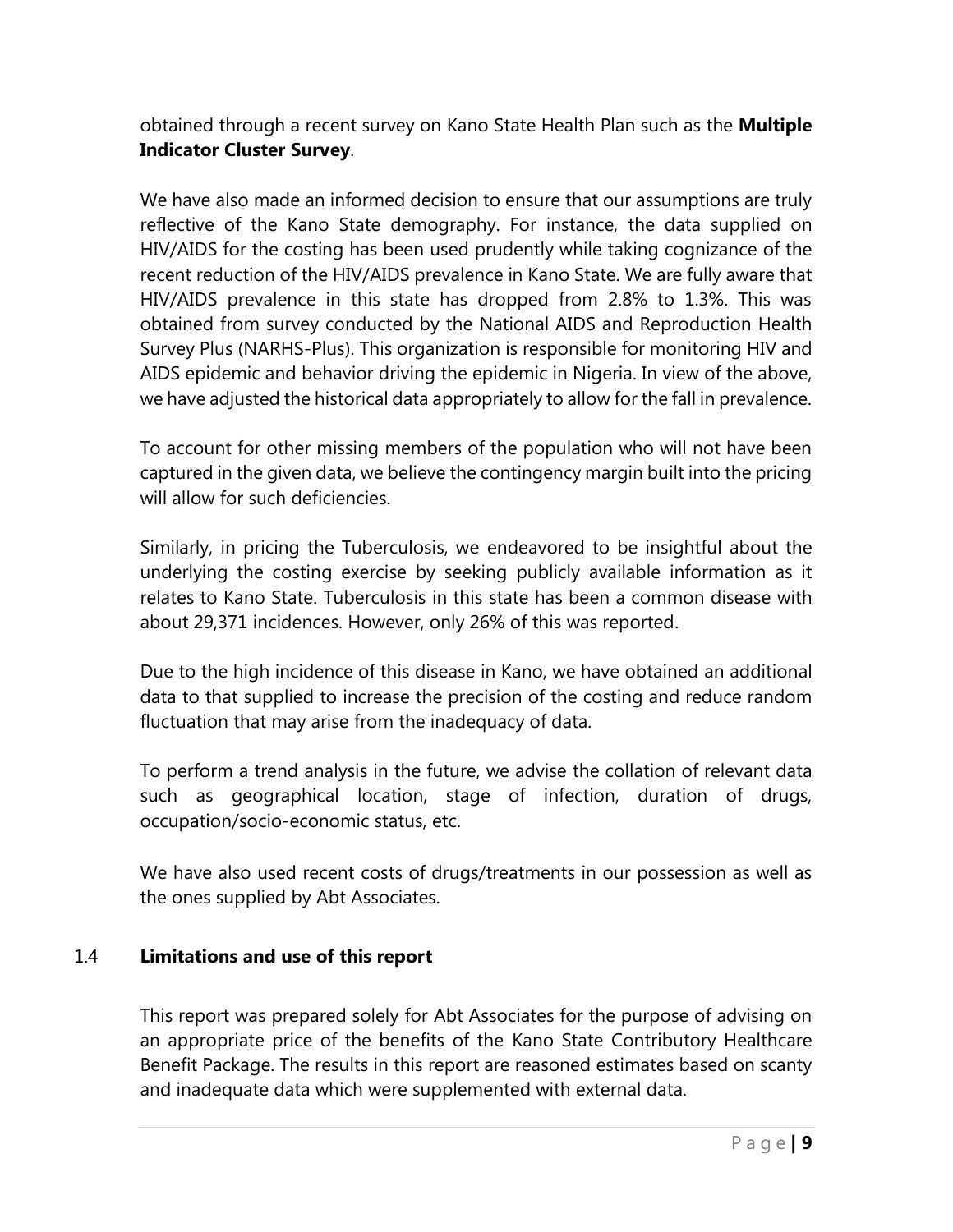The data problems and the adjustments made thereon may mean that the adjusted data may not fully represent the exact characteristics and utilization patterns of the Kano State population. Even if the data was an exact representation of the current population and past utilization data, they may not fully represent future demography and expected scheme experience.

Thus, in no event will the actuarial Consultants be held liable for any decisions made or actions taken by the Kano State Government, its agents or any third party in reliance of the information contained in this report. The Consultants recommend the user of this report to be aided by its own actuary or other qualified professionals when reviewing this report.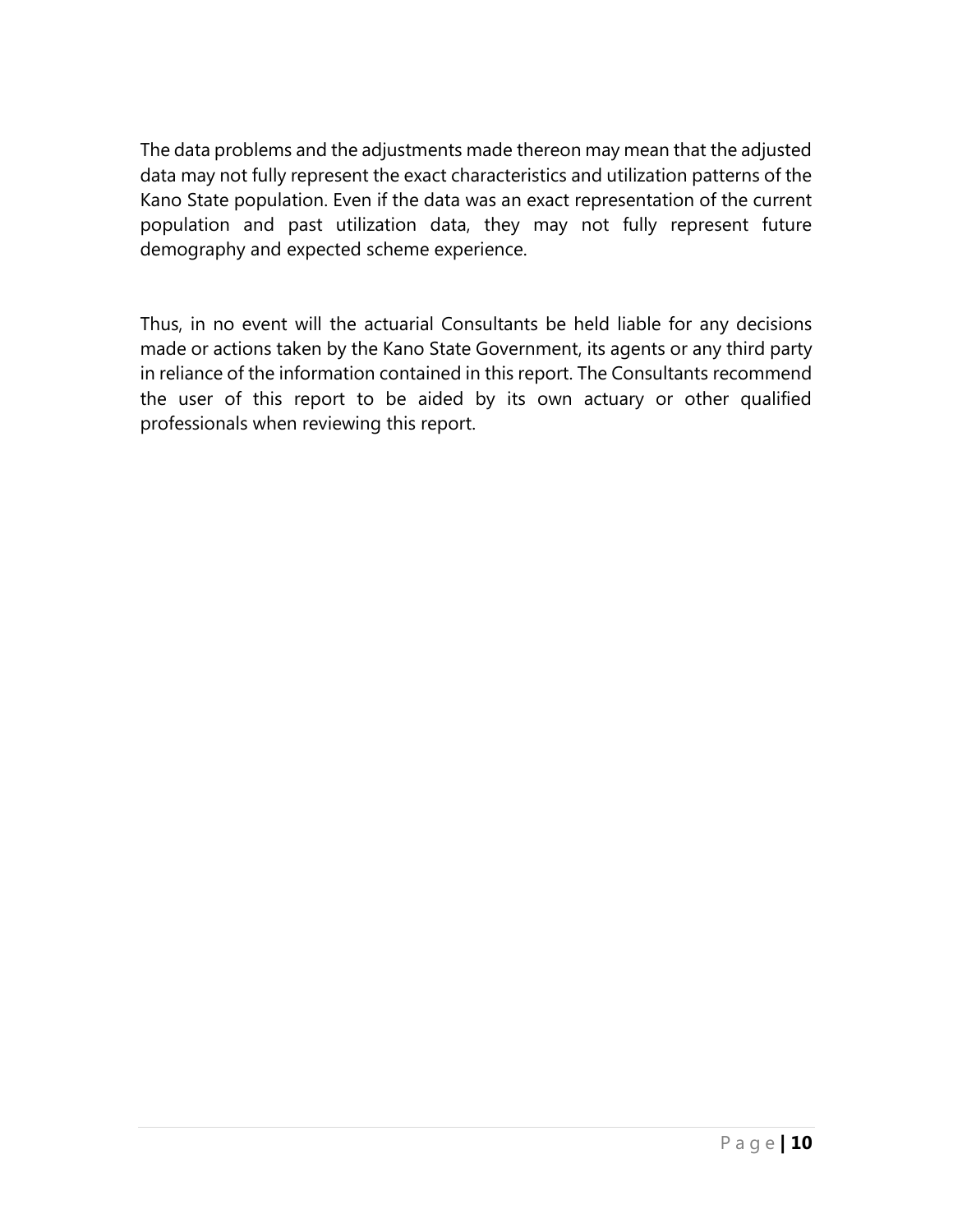### <span id="page-11-0"></span>2. **Source of Data**

#### 2.1 **Description of Data Source**

- 2.1.1 This KHS benefit package is a relatively new health insurance cover to be rolled by Kano State for its residents. HFG provided us with a service data collated from healthcare facilities across Kano State. The data used covers the period from 2015 to 2017 thus representing a sizeable database.
- 2.1.2 We have checked for inconsistent patterns, random fluctuations and errors in the data to ensure our estimates are not overly distorted by past or exceptional experiences that are no longer relevant and some one-off socio economic and demographic factors.
- 2.1.3 The utilization rates were generally obtained using the encounter data together with the exposure data which was obtained from the Census data supplied. The cost of encounter as advised was also adopted in arriving at the estimated price. However, the supplied data had some limitations, for instance; the encounter data was not split into capitation and fee-for-service. In view of these deficiencies, we have relied on our prior experience with health insurance schemes, available and validated data of other schemes within our reach to come up with a likely split of the encounter data into capitation and fee-for-service while assuming that experience would be similar between the two classes.
- 2.1.4 There are 240 healthcare facilities in the state as in the date provide to us. The distribution is as follow:

| Type of facility                | <b>Actual Number</b> |
|---------------------------------|----------------------|
| Primary Healthcare facilities   | 155                  |
| Secondary Healthcare facilities | 37                   |
| Private Healthcare facilities   | 48                   |
| l Total                         | 240                  |

2.1.5 The following number of facilities reported encounter data for HIV/AIDs:

| Facilities reporting: | <b>Actual Number</b> |
|-----------------------|----------------------|
| <b>PMTCT</b>          | 590                  |
| <b>HTC</b>            | 3,832                |
| ART                   | 32,000               |

The next section describes the distribution of the data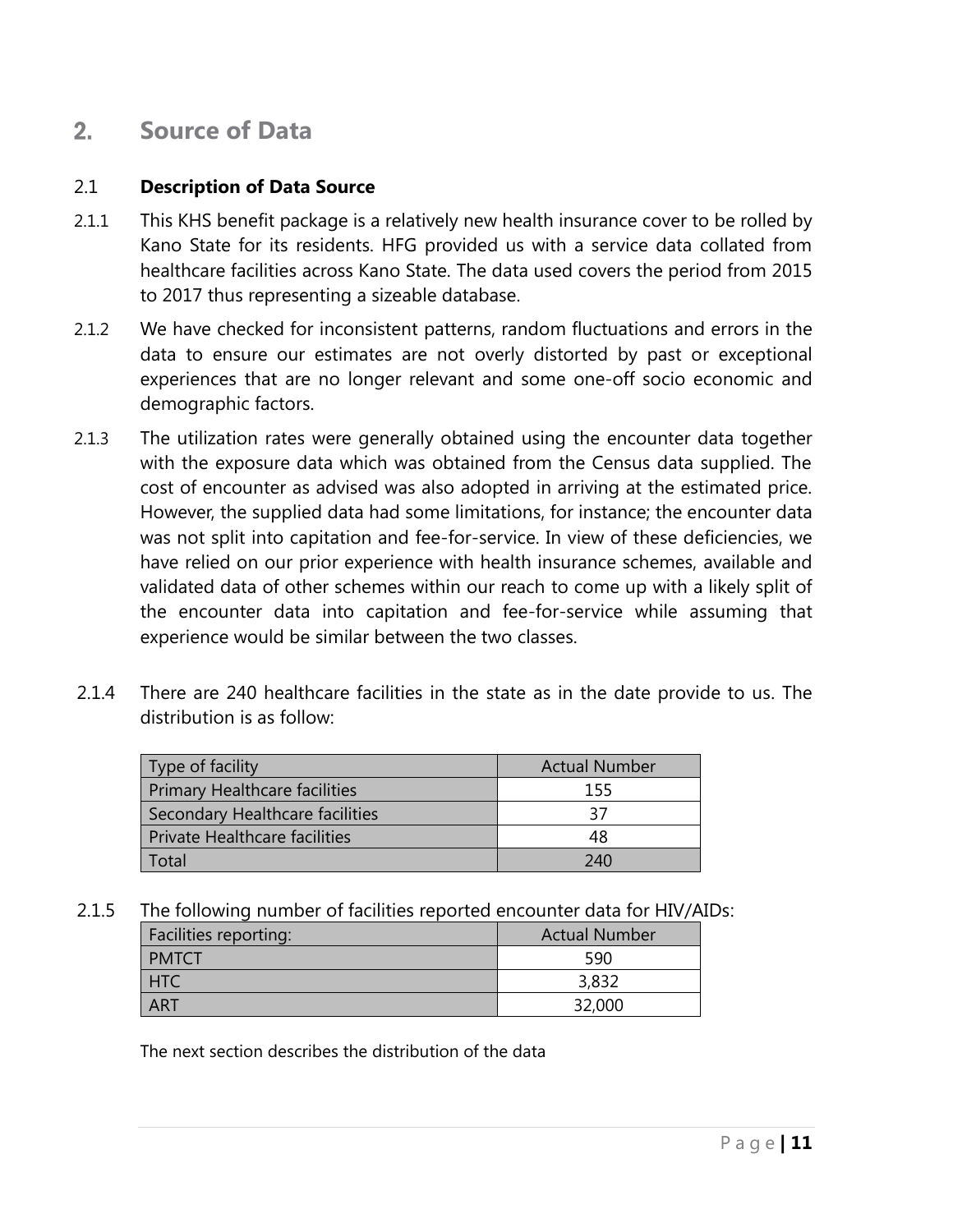# 3. **Benefit Package & Design**

<span id="page-12-0"></span>The benefits included in the proposed Scheme which include primary, secondary and tertiary care are listed below:

| Classification               | Diseases/Clinical Conditions                                  |  |  |
|------------------------------|---------------------------------------------------------------|--|--|
|                              | Ante-natal and post-natal care                                |  |  |
| Maternal, Neonatal and Child | Child care                                                    |  |  |
| Health (MNCH) services       | <b>Delivery Services</b>                                      |  |  |
|                              | Management of Preterm labour & Premature rupture of membranes |  |  |
|                              | Detection and management of hypertensive disease in pregnancy |  |  |
|                              | Management of antepartum and postpartum hemorrhages           |  |  |
|                              | <b>Caesarean Section</b>                                      |  |  |
|                              | Management of Intra Uterine Foetal Death                      |  |  |
|                              | Management of Puerperal Sepsis                                |  |  |
|                              | <b>Instrument Deliveries</b>                                  |  |  |
| Emergency & Obstetric Care   | High Risk Deliveries/ Multiple Pregnancy                      |  |  |
|                              | Manual Vacuum Aspiration (MVA) Uterine Evacuation             |  |  |
|                              | Bartholin Cystectomy                                          |  |  |
|                              | Hysterectomy                                                  |  |  |
|                              | Myomectomies                                                  |  |  |
|                              | Ovarian Cystectomy                                            |  |  |
|                              | Management of Ectopic Gestation                               |  |  |
|                              | Pap-Smear                                                     |  |  |
|                              | Sickle Cell                                                   |  |  |
| Management of Non-           | Diabetes and Hypertension                                     |  |  |
| Communicable diseases        | <b>Cardiovascular Conditions</b>                              |  |  |
|                              | Severe Anaemia                                                |  |  |
|                              | <b>Dialysis</b>                                               |  |  |
|                              | Antenatal Care                                                |  |  |
|                              | Family planning                                               |  |  |
|                              | HIV/AIDS and STIs                                             |  |  |
|                              | Infections                                                    |  |  |
| <b>Health Care Services</b>  | Vitamin A Supplementation                                     |  |  |
|                              | Consultation                                                  |  |  |
|                              | Immunisation                                                  |  |  |
|                              | <b>Dental Care</b>                                            |  |  |
|                              | Pediatrics                                                    |  |  |
|                              | Laparotomy for any Cause                                      |  |  |
|                              | Intestine resection and anastomosis                           |  |  |
|                              | Appendectomy                                                  |  |  |
|                              | Male Circumcision                                             |  |  |
|                              | Hernia Repair                                                 |  |  |
|                              | Hydrocelectomy                                                |  |  |
| <b>Surgeries</b>             | Management of Testicular Torsion                              |  |  |
|                              | Thyroidectomy                                                 |  |  |
|                              | Management of Fractures                                       |  |  |
|                              | Fine Needle/Excisional Biopsy                                 |  |  |
|                              | Drainage of Simple Polydactyl                                 |  |  |
|                              | Other surgical related treatments                             |  |  |
|                              | Malaria                                                       |  |  |
| <b>Internal Medicine</b>     | Ear, Nose and Throat Infection                                |  |  |
|                              | Respiratory Tract Infection                                   |  |  |
|                              | Urinary Infection                                             |  |  |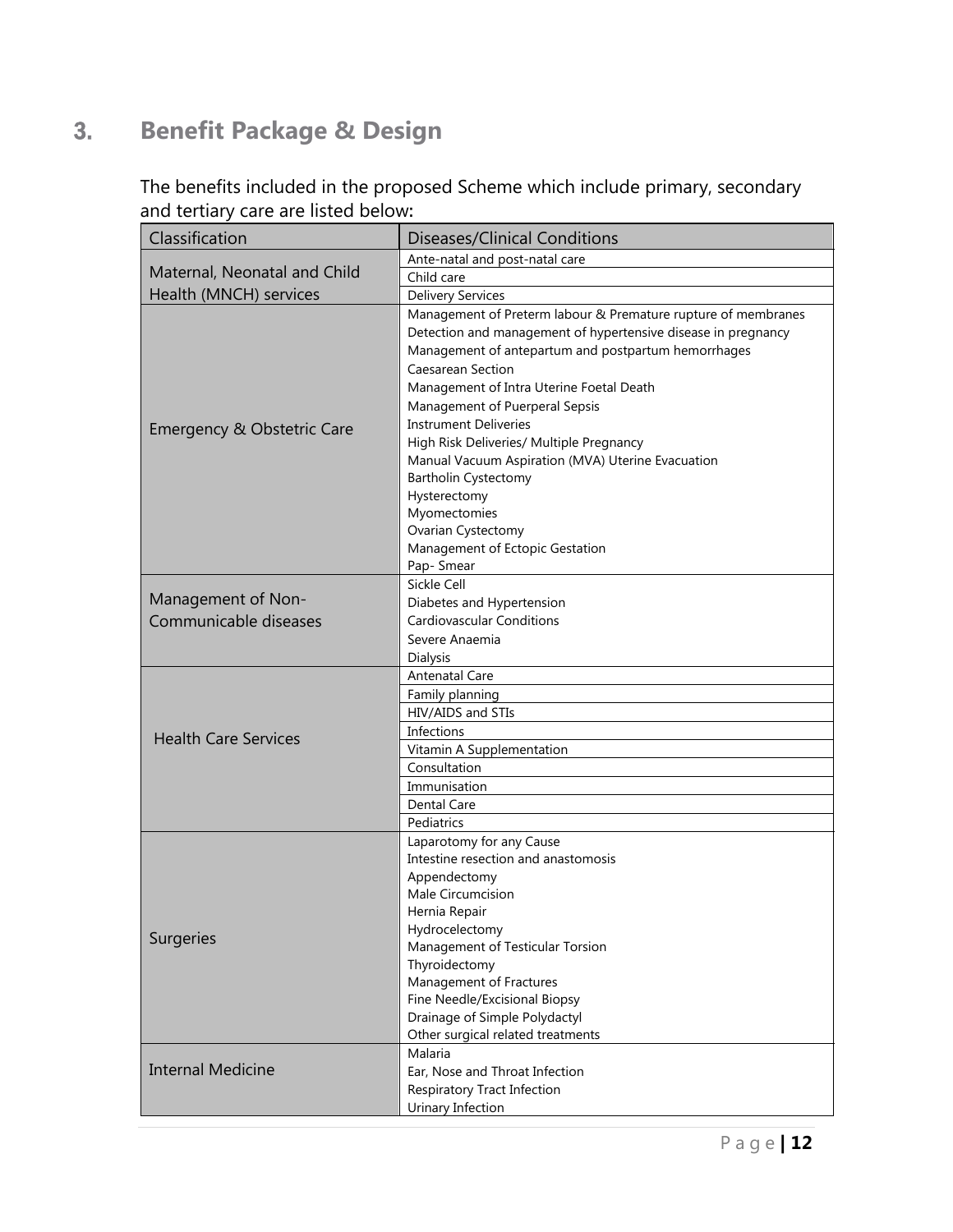|                                       | Helminthiasis<br>Schistosomosias<br>Bee and Scorpion Sting/ Dog / Snake Bite excluding antivenom<br>Screening Referral for Diabetes Mellitus<br>Sickle Cell Management<br>Arthritis and Other Musculoskeletal disease<br>Minor Allergic Condition      |
|---------------------------------------|--------------------------------------------------------------------------------------------------------------------------------------------------------------------------------------------------------------------------------------------------------|
| <b>Basic Laboratory Investigation</b> | Routine laboratory investigations<br><b>Widal Test</b><br>Urinalysis<br>Packed Cell Volume<br>Random Blood Sugar/fasting blood Sugar<br>Pregnancy Test                                                                                                 |
| Eye & Dental Care                     | Conjunctivitis<br><b>Allergic Ailments</b><br>Simple Contusion, Abrasion etc<br>Amalgam Filling<br>Simple Tooth Extraction                                                                                                                             |
| Ear, Nose and Throat Care             | Antral Wash out<br>Foreign Body Removal<br><b>Surgical Operation</b>                                                                                                                                                                                   |
| Infections & Infestations             | Management of severe Malaria<br>Management of Meningitis and Septicemia<br>Management of Typhoid Fever<br>Management of complicated Respiratory Tract Infections                                                                                       |
| Radiology                             | X-ray of Chest, Abdomen, Skull and Extremities<br>Dental X-ray<br>Abdominopelvic USS<br>Doppler USS<br>CT Scan<br><b>Fluoroscopy Contributory</b><br>Barium Meal/Enema Contributory<br>Upper and Lower GI Endoscopy Contribution<br><b>Small Parts</b> |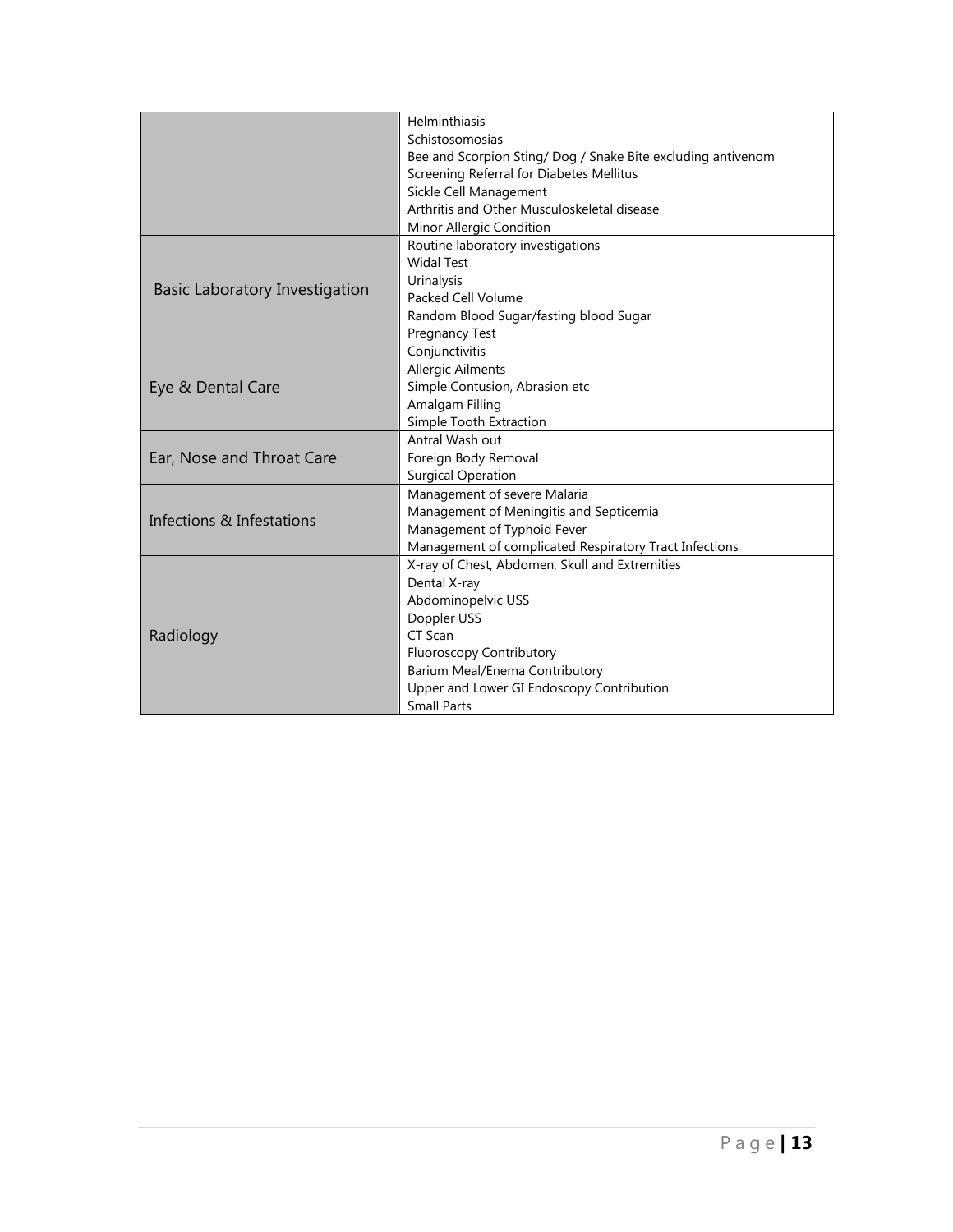### <span id="page-14-0"></span>4. **Exposure Data**

HFG supplied the Kano State population categorized by Local Government Area, LGA. The projections and percentage of each Kano Local Government Area (KLGA) to the total population of Kano State up until 2018 are presented below.

| 2008<br>2009<br>2010<br>2012<br>2013<br>2014<br>2015<br><b>LGA</b><br>2011<br>2016<br>2017<br>2018<br>Ajingi<br>185,820<br>191,952<br>198,286<br>204,830<br>211,589<br>218,571<br>225,784<br>233,235<br>240,932<br>248,883<br>257,096<br>209,606<br>231,050<br>246,550<br>263,091<br>280,742<br>Albasu<br>202,910<br>216,523<br>223,668<br>238,674<br>254,687<br>271,773<br>191,550<br>204,401<br>211,146<br>218,114<br>225,311<br>232,747<br>240,427<br>Bagwai<br>173,772<br>179,507<br>185,430<br>197,871<br>Bebeji<br>201.529<br>208,180<br>215,050<br>222.146<br>229,477<br>237,050<br>244,873<br>252,953<br>261,301<br>269,924<br>278,831<br>Bichi<br>305,447<br>295,689<br>315,527<br>325,939<br>336,695<br>347,806<br>359,284<br>371,140<br>383,388<br>396,039<br>409,109<br><b>Bunkure</b><br>182,356<br>188,374<br>194,590<br>201,011<br>207,645<br>214,497<br>221,576<br>228,888<br>236,441<br>244,243<br>252,303<br>Dala<br>618,282<br>446,872<br>461,619<br>476,853<br>492,589<br>508,844<br>525,636<br>542,982<br>560,900<br>579,410<br>598,531 |
|--------------------------------------------------------------------------------------------------------------------------------------------------------------------------------------------------------------------------------------------------------------------------------------------------------------------------------------------------------------------------------------------------------------------------------------------------------------------------------------------------------------------------------------------------------------------------------------------------------------------------------------------------------------------------------------------------------------------------------------------------------------------------------------------------------------------------------------------------------------------------------------------------------------------------------------------------------------------------------------------------------------------------------------------------------------|
|                                                                                                                                                                                                                                                                                                                                                                                                                                                                                                                                                                                                                                                                                                                                                                                                                                                                                                                                                                                                                                                              |
|                                                                                                                                                                                                                                                                                                                                                                                                                                                                                                                                                                                                                                                                                                                                                                                                                                                                                                                                                                                                                                                              |
|                                                                                                                                                                                                                                                                                                                                                                                                                                                                                                                                                                                                                                                                                                                                                                                                                                                                                                                                                                                                                                                              |
|                                                                                                                                                                                                                                                                                                                                                                                                                                                                                                                                                                                                                                                                                                                                                                                                                                                                                                                                                                                                                                                              |
|                                                                                                                                                                                                                                                                                                                                                                                                                                                                                                                                                                                                                                                                                                                                                                                                                                                                                                                                                                                                                                                              |
|                                                                                                                                                                                                                                                                                                                                                                                                                                                                                                                                                                                                                                                                                                                                                                                                                                                                                                                                                                                                                                                              |
|                                                                                                                                                                                                                                                                                                                                                                                                                                                                                                                                                                                                                                                                                                                                                                                                                                                                                                                                                                                                                                                              |
| 221,920<br>229,244<br>236,809                                                                                                                                                                                                                                                                                                                                                                                                                                                                                                                                                                                                                                                                                                                                                                                                                                                                                                                                                                                                                                |
| Dambatta<br>244,623<br>252,696<br>269,649<br>278,548<br>297,235<br>307,044<br>261,035<br>287,740                                                                                                                                                                                                                                                                                                                                                                                                                                                                                                                                                                                                                                                                                                                                                                                                                                                                                                                                                             |
| 240,510<br>248,447<br>273,864<br>282,901<br>292,237<br>322,134<br>332,764<br>Dawakin-Kudu<br>256,646<br>265,115<br>301,881<br>311,843                                                                                                                                                                                                                                                                                                                                                                                                                                                                                                                                                                                                                                                                                                                                                                                                                                                                                                                        |
| 365,962<br>Dawakin-Tofa<br>264,505<br>273,233<br>282,250<br>291.564<br>301.186<br>311.125<br>321,392<br>331,998<br>342,954<br>354,272                                                                                                                                                                                                                                                                                                                                                                                                                                                                                                                                                                                                                                                                                                                                                                                                                                                                                                                        |
| 161,324<br>166,647<br>172,147<br>177,827<br>183,696<br>189,758<br>196,020<br>202,488<br>209,170<br>216,073<br>223,204<br>Doguwa                                                                                                                                                                                                                                                                                                                                                                                                                                                                                                                                                                                                                                                                                                                                                                                                                                                                                                                              |
| Fagge<br>212,167<br>219,169<br>226,401<br>233,872<br>241,590<br>249,563<br>257,798<br>266,306<br>275,094<br>284,172<br>293,550                                                                                                                                                                                                                                                                                                                                                                                                                                                                                                                                                                                                                                                                                                                                                                                                                                                                                                                               |
| 225.214<br>232.647<br>248,255<br>292.011<br>Gabasawa<br>240,324<br>256,447<br>264,910<br>273,652<br>282,682<br>301.647<br>311,601                                                                                                                                                                                                                                                                                                                                                                                                                                                                                                                                                                                                                                                                                                                                                                                                                                                                                                                            |
| Garko<br>173,402<br>179,124<br>191,141<br>197,449<br>203,965<br>232,251<br>185,035<br>210,696<br>217,649<br>224,831<br>239,915                                                                                                                                                                                                                                                                                                                                                                                                                                                                                                                                                                                                                                                                                                                                                                                                                                                                                                                               |
| Garum-Mallam<br>124,309<br>128,412<br>132,649<br>137,027<br>141,549<br>146,220<br>151,045<br>156,029<br>161,178<br>166,497<br>171,992                                                                                                                                                                                                                                                                                                                                                                                                                                                                                                                                                                                                                                                                                                                                                                                                                                                                                                                        |
| 214,502<br>221,581<br>228,893<br>236,446<br>244,249<br>252,309<br>260,635<br>269,236<br>278,121<br>287,299<br>296,780<br>Gaya                                                                                                                                                                                                                                                                                                                                                                                                                                                                                                                                                                                                                                                                                                                                                                                                                                                                                                                                |
| Gazewa<br>300,993<br>310,925<br>321,186<br>331,785<br>342,734<br>354,044<br>365,728<br>377,797<br>390,264<br>403,143<br>416,447                                                                                                                                                                                                                                                                                                                                                                                                                                                                                                                                                                                                                                                                                                                                                                                                                                                                                                                              |
| Gwale<br>386,349<br>399,099<br>412,269<br>425,874<br>439,928<br>454,445<br>517,467<br>534,544<br>469,442<br>484,934<br>500,936                                                                                                                                                                                                                                                                                                                                                                                                                                                                                                                                                                                                                                                                                                                                                                                                                                                                                                                               |
| Gwarzo<br>196,331<br>202,809<br>209,502<br>216,416<br>223,557<br>230,935<br>238,556<br>246,428<br>254,560<br>262,961<br>271,638                                                                                                                                                                                                                                                                                                                                                                                                                                                                                                                                                                                                                                                                                                                                                                                                                                                                                                                              |
| Kabo<br>164,148<br>169,565<br>175,161<br>180,941<br>186,912<br>193,080<br>199,452<br>206,034<br>212,833<br>219,856<br>227,112                                                                                                                                                                                                                                                                                                                                                                                                                                                                                                                                                                                                                                                                                                                                                                                                                                                                                                                                |
| Kano-Municipal<br>390,048<br>402,919<br>416,216<br>429,951<br>444,139<br>458,796<br>473,936<br>489,576<br>505,732<br>522,421<br>539,661                                                                                                                                                                                                                                                                                                                                                                                                                                                                                                                                                                                                                                                                                                                                                                                                                                                                                                                      |
| 150,894<br>155,873<br>161,017<br>166,331<br>171,820<br>177,490<br>183,347<br>189,397<br>195,647<br>202,104<br>208,773<br>Karaye                                                                                                                                                                                                                                                                                                                                                                                                                                                                                                                                                                                                                                                                                                                                                                                                                                                                                                                              |
| Kibiya<br>145,909<br>150,724<br>155,698<br>160,836<br>166,144<br>177,290<br>189,185<br>195,428<br>201,877<br>171,627<br>183,141                                                                                                                                                                                                                                                                                                                                                                                                                                                                                                                                                                                                                                                                                                                                                                                                                                                                                                                              |
| Kiru<br>282,545<br>291,869<br>301,501<br>311,450<br>321,728<br>332,345<br>343,312<br>354,642<br>366,345<br>378,434<br>390,923                                                                                                                                                                                                                                                                                                                                                                                                                                                                                                                                                                                                                                                                                                                                                                                                                                                                                                                                |
| 315,836<br>326,259<br>359,636<br>371,504<br>436,983<br>Kumbotso<br>337,025<br>348,147<br>383,763<br>396,428<br>409,510<br>423,023                                                                                                                                                                                                                                                                                                                                                                                                                                                                                                                                                                                                                                                                                                                                                                                                                                                                                                                            |
| 122,375<br>126,414<br>130,586<br>134,895<br>139,346<br>143,945<br>153,602<br>163,907<br>Kunchi<br>118,466<br>148,695<br>158,671                                                                                                                                                                                                                                                                                                                                                                                                                                                                                                                                                                                                                                                                                                                                                                                                                                                                                                                              |
| Kura<br>159,394<br>175,701<br>213,489<br>154,302<br>164,654<br>170,088<br>181,499<br>187,488<br>193,675<br>200,067<br>206,669                                                                                                                                                                                                                                                                                                                                                                                                                                                                                                                                                                                                                                                                                                                                                                                                                                                                                                                                |
| 150,600<br>155,570<br>166,007<br>182,990<br>189,028<br>195,266<br>201,710<br>Madobi<br>145,789<br>160,704<br>171,485<br>177,144                                                                                                                                                                                                                                                                                                                                                                                                                                                                                                                                                                                                                                                                                                                                                                                                                                                                                                                              |
| Makoda<br>237,320<br>253,241<br>261,598<br>270,231<br>279,148<br>288,360<br>297,876<br>317,860<br>328,350<br>245,151<br>307,706                                                                                                                                                                                                                                                                                                                                                                                                                                                                                                                                                                                                                                                                                                                                                                                                                                                                                                                              |
| Minjibir<br>228,137<br>235,666<br>243,443<br>251,476<br>259,775<br>268,348<br>277,203<br>286,351<br>295,800<br>305,562<br>315,645                                                                                                                                                                                                                                                                                                                                                                                                                                                                                                                                                                                                                                                                                                                                                                                                                                                                                                                            |
| 636,699<br>657,710<br>679,414<br>701,835<br>724,996<br>748,921<br>773,635<br>799,165<br>825,537<br>852,780<br>880,922<br>Nasarawa                                                                                                                                                                                                                                                                                                                                                                                                                                                                                                                                                                                                                                                                                                                                                                                                                                                                                                                            |
| Rano<br>155,196<br>160,318<br>165,608<br>171,073<br>176,719<br>182,551<br>188,575<br>194,798<br>201,226<br>207,866<br>214,726                                                                                                                                                                                                                                                                                                                                                                                                                                                                                                                                                                                                                                                                                                                                                                                                                                                                                                                                |
| Rimin-Gado<br>111,820<br>115,510<br>119,322<br>123,260<br>127,327<br>131,529<br>135,870<br>140,353<br>144,985<br>149,769<br>154,712                                                                                                                                                                                                                                                                                                                                                                                                                                                                                                                                                                                                                                                                                                                                                                                                                                                                                                                          |
| 243,021<br>251,041<br>259,325<br>267,883<br>276,723<br>285,855<br>295,288<br>315,099<br>325,497<br>336,238<br>Rogo<br>305,032                                                                                                                                                                                                                                                                                                                                                                                                                                                                                                                                                                                                                                                                                                                                                                                                                                                                                                                                |
| Shanono<br>154,992<br>160,106<br>170,848<br>176,486<br>182,310<br>188,326<br>200,960<br>207,592<br>150,040<br>165,390<br>194,541                                                                                                                                                                                                                                                                                                                                                                                                                                                                                                                                                                                                                                                                                                                                                                                                                                                                                                                             |
| 270,679<br>279,611<br>298,370<br>308,216<br>318,387<br>328,894<br>350,959<br>362,541<br>374,505<br>Sumaila<br>288,838<br>339,748                                                                                                                                                                                                                                                                                                                                                                                                                                                                                                                                                                                                                                                                                                                                                                                                                                                                                                                             |
| Takai<br>299,330<br>216,345<br>223,484<br>230,859<br>238,478<br>246,347<br>254,477<br>262,874<br>271,549<br>280,510<br>289,767                                                                                                                                                                                                                                                                                                                                                                                                                                                                                                                                                                                                                                                                                                                                                                                                                                                                                                                               |
| Tarauni<br>236,218<br>244,013<br>252,066<br>260,384<br>268,977<br>277,853<br>287,022<br>296,494<br>306,278<br>316,385<br>326,826                                                                                                                                                                                                                                                                                                                                                                                                                                                                                                                                                                                                                                                                                                                                                                                                                                                                                                                             |
| Tofa<br>104,291<br>107,732<br>111,288<br>114,960<br>118,754<br>122,673<br>126,721<br>130,903<br>135,222<br>139,685<br>144,294                                                                                                                                                                                                                                                                                                                                                                                                                                                                                                                                                                                                                                                                                                                                                                                                                                                                                                                                |
| 232,799<br>168,259<br>173,811<br>179,547<br>185,472<br>191,593<br>197,915<br>204,446<br>211,193<br>218,162<br>225,362<br>Tsanyawa                                                                                                                                                                                                                                                                                                                                                                                                                                                                                                                                                                                                                                                                                                                                                                                                                                                                                                                            |
| Tudun-Wada<br>247,289<br>255,450<br>263,880<br>272,588<br>281,583<br>290,875<br>300,474<br>310,390<br>320,633<br>331,214<br>342,144                                                                                                                                                                                                                                                                                                                                                                                                                                                                                                                                                                                                                                                                                                                                                                                                                                                                                                                          |
| Ungongo<br>394,457<br>407.474<br>420,921<br>434,811<br>449,160<br>479,293<br>511,449<br>528,327<br>545,761<br>463,982<br>495,110                                                                                                                                                                                                                                                                                                                                                                                                                                                                                                                                                                                                                                                                                                                                                                                                                                                                                                                             |
| Warawa<br>146,647<br>151,486<br>156,485<br>166,984<br>172,494<br>178,187<br>184,067<br>190,141<br>137,427<br>141,962<br>161,649                                                                                                                                                                                                                                                                                                                                                                                                                                                                                                                                                                                                                                                                                                                                                                                                                                                                                                                              |
| Wudil<br>197,613<br>204,134<br>210,871<br>217,830<br>225,018<br>232,444<br>240,114<br>248,038<br>256,223<br>264,679<br>273,413                                                                                                                                                                                                                                                                                                                                                                                                                                                                                                                                                                                                                                                                                                                                                                                                                                                                                                                               |
| Kano<br>10,013,224<br>10,343,660<br>10,685,001<br>11037606<br>11,401,847<br>11,778,108<br>12,166,786<br>12,568,289<br>12,983,135<br>13,411,578<br>13,854,062                                                                                                                                                                                                                                                                                                                                                                                                                                                                                                                                                                                                                                                                                                                                                                                                                                                                                                 |

*Table 2.2.1 Exposure Population by Local Government Area*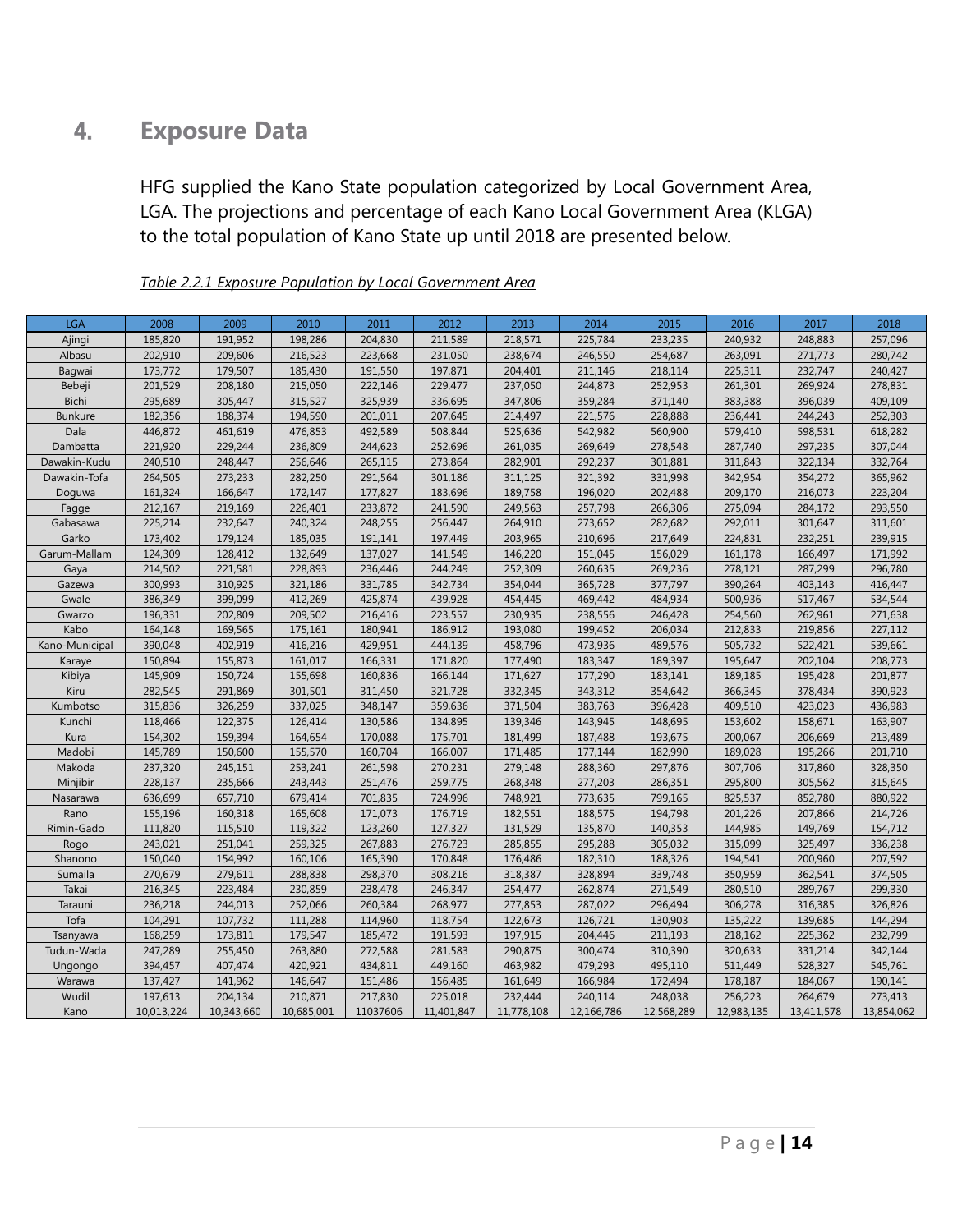| <b>LGA</b>     | 2008   | 2009   | 2010   | 2011   | 2012   | 2013   | 2014   | 2015   | 2016   | 2017   | 2018   |
|----------------|--------|--------|--------|--------|--------|--------|--------|--------|--------|--------|--------|
| Ajingi         | 1.9%   | 1.9%   | 1.9%   | 1.9%   | 1.9%   | 1.9%   | 1.9%   | 1.9%   | 1.9%   | 1.9%   | 1.9%   |
| Albasu         | 2.0%   | 2.0%   | 2.0%   | 2.0%   | 2.0%   | 2.0%   | 2.0%   | 2.0%   | 2.0%   | 2.0%   | 2.0%   |
| Bagwai         | 1.7%   | 1.7%   | 1.7%   | 1.7%   | 1.7%   | 1.7%   | 1.7%   | 1.7%   | 1.7%   | 1.7%   | 1.7%   |
| Bebeji         | 2.0%   | 2.0%   | 2.0%   | 2.0%   | 2.0%   | 2.0%   | 2.0%   | 2.0%   | 2.0%   | 2.0%   | 2.0%   |
| Bichi          | 3.0%   | 3.0%   | 3.0%   | 3.0%   | 3.0%   | 3.0%   | 3.0%   | 3.0%   | 3.0%   | 3.0%   | 3.0%   |
| Bunkure        | 1.8%   | 1.8%   | 1.8%   | 1.8%   | 1.8%   | 1.8%   | 1.8%   | 1.8%   | 1.8%   | 1.8%   | 1.8%   |
| Dala           | 4.5%   | 4.5%   | 4.5%   | 4.5%   | 4.5%   | 4.5%   | 4.5%   | 4.5%   | 4.5%   | 4.5%   | 4.5%   |
| Dambatta       | 2.2%   | 2.2%   | 2.2%   | 2.2%   | 2.2%   | 2.2%   | 2.2%   | 2.2%   | 2.2%   | 2.2%   | 2.2%   |
| Dawakin-Kudu   | 2.4%   | 2.4%   | 2.4%   | 2.4%   | 2.4%   | 2.4%   | 2.4%   | 2.4%   | 2.4%   | 2.4%   | 2.4%   |
| Dawakin-Tofa   | 2.6%   | 2.6%   | 2.6%   | 2.6%   | 2.6%   | 2.6%   | 2.6%   | 2.6%   | 2.6%   | 2.6%   | 2.6%   |
| Doguwa         | 1.6%   | 1.6%   | 1.6%   | 1.6%   | 1.6%   | 1.6%   | 1.6%   | 1.6%   | 1.6%   | 1.6%   | 1.6%   |
| Fagge          | 2.1%   | 2.1%   | 2.1%   | 2.1%   | 2.1%   | 2.1%   | 2.1%   | 2.1%   | 2.1%   | 2.1%   | 2.1%   |
| Gabasawa       | 2.2%   | 2.2%   | 2.2%   | 2.2%   | 2.2%   | 2.2%   | 2.2%   | 2.2%   | 2.2%   | 2.2%   | 2.2%   |
| Garko          | 1.7%   | 1.7%   | 1.7%   | 1.7%   | 1.7%   | 1.7%   | 1.7%   | 1.7%   | 1.7%   | 1.7%   | 1.7%   |
| Garum-Mallam   | 1.2%   | 1.2%   | 1.2%   | 1.2%   | 1.2%   | 1.2%   | 1.2%   | 1.2%   | 1.2%   | 1.2%   | 1.2%   |
| Gaya           | 2.1%   | 2.1%   | 2.1%   | 2.1%   | 2.1%   | 2.1%   | 2.1%   | 2.1%   | 2.1%   | 2.1%   | 2.1%   |
| Gazewa         | 3.0%   | 3.0%   | 3.0%   | 3.0%   | 3.0%   | 3.0%   | 3.0%   | 3.0%   | 3.0%   | 3.0%   | 3.0%   |
| Gwale          | 3.9%   | 3.9%   | 3.9%   | 3.9%   | 3.9%   | 3.9%   | 3.9%   | 3.9%   | 3.9%   | 3.9%   | 3.9%   |
| Gwarzo         | 2.0%   | 2.0%   | 2.0%   | 2.0%   | 2.0%   | 2.0%   | 2.0%   | 2.0%   | 2.0%   | 2.0%   | 2.0%   |
| Kabo           | 1.6%   | 1.6%   | 1.6%   | 1.6%   | 1.6%   | 1.6%   | 1.6%   | 1.6%   | 1.6%   | 1.6%   | 1.6%   |
| Kano-Municipal | 3.9%   | 3.9%   | 3.9%   | 3.9%   | 3.9%   | 3.9%   | 3.9%   | 3.9%   | 3.9%   | 3.9%   | 3.9%   |
| Karaye         | 1.5%   | 1.5%   | 1.5%   | 1.5%   | 1.5%   | 1.5%   | 1.5%   | 1.5%   | 1.5%   | 1.5%   | 1.5%   |
| Kibiya         | 1.5%   | 1.5%   | 1.5%   | 1.5%   | 1.5%   | 1.5%   | 1.5%   | 1.5%   | 1.5%   | 1.5%   | 1.5%   |
| Kiru           | 2.8%   | 2.8%   | 2.8%   | 2.8%   | 2.8%   | 2.8%   | 2.8%   | 2.8%   | 2.8%   | 2.8%   | 2.8%   |
| Kumbotso       | 3.2%   | 3.2%   | 3.2%   | 3.2%   | 3.2%   | 3.2%   | 3.2%   | 3.2%   | 3.2%   | 3.2%   | 3.2%   |
| Kunchi         | 1.2%   | 1.2%   | 1.2%   | 1.2%   | 1.2%   | 1.2%   | 1.2%   | 1.2%   | 1.2%   | 1.2%   | 1.2%   |
| Kura           | 1.5%   | 1.5%   | 1.5%   | 1.5%   | 1.5%   | 1.5%   | 1.5%   | 1.5%   | 1.5%   | 1.5%   | 1.5%   |
| Madobi         | 1.5%   | 1.5%   | 1.5%   | 1.5%   | 1.5%   | 1.5%   | 1.5%   | 1.5%   | 1.5%   | 1.5%   | 1.5%   |
| Makoda         | 2.4%   | 2.4%   | 2.4%   | 2.4%   | 2.4%   | 2.4%   | 2.4%   | 2.4%   | 2.4%   | 2.4%   | 2.4%   |
| Minjibir       | 2.3%   | 2.3%   | 2.3%   | 2.3%   | 2.3%   | 2.3%   | 2.3%   | 2.3%   | 2.3%   | 2.3%   | 2.3%   |
| Nasarawa       | 6.4%   | 6.4%   | 6.4%   | 6.4%   | 6.4%   | 6.4%   | 6.4%   | 6.4%   | 6.4%   | 6.4%   | 6.4%   |
| Rano           | 1.5%   | 1.5%   | 1.5%   | 1.5%   | 1.5%   | 1.5%   | 1.5%   | 1.5%   | 1.5%   | 1.5%   | 1.5%   |
| Rimin-Gado     | 1.1%   | 1.1%   | 1.1%   | 1.1%   | 1.1%   | 1.1%   | 1.1%   | 1.1%   | 1.1%   | 1.1%   | 1.1%   |
| Rogo           | 2.4%   | 2.4%   | 2.4%   | 2.4%   | 2.4%   | 2.4%   | 2.4%   | 2.4%   | 2.4%   | 2.4%   | 2.4%   |
| Shanono        | 1.5%   | 1.5%   | 1.5%   | 1.5%   | 1.5%   | 1.5%   | 1.5%   | 1.5%   | 1.5%   | 1.5%   | 1.5%   |
| Sumaila        | 2.7%   | 2.7%   | 2.7%   | 2.7%   | 2.7%   | 2.7%   | 2.7%   | 2.7%   | 2.7%   | 2.7%   | 2.7%   |
| Takai          | 2.2%   | 2.2%   | 2.2%   | 2.2%   | 2.2%   | 2.2%   | 2.2%   | 2.2%   | 2.2%   | 2.2%   | 2.2%   |
| Tarauni        | 2.4%   | 2.4%   | 2.4%   | 2.4%   | 2.4%   | 2.4%   | 2.4%   | 2.4%   | 2.4%   | 2.4%   | 2.4%   |
| Tofa           | 1.0%   | 1.0%   | 1.0%   | 1.0%   | 1.0%   | 1.0%   | 1.0%   | 1.0%   | 1.0%   | 1.0%   | 1.0%   |
| Tsanyawa       | 1.7%   | 1.7%   | 1.7%   | 1.7%   | 1.7%   | 1.7%   | 1.7%   | 1.7%   | 1.7%   | 1.7%   | 1.7%   |
| Tudun-Wada     | 2.5%   | 2.5%   | 2.5%   | 2.5%   | 2.5%   | 2.5%   | 2.5%   | 2.5%   | 2.5%   | 2.5%   | 2.5%   |
| Ungongo        | 3.9%   | 3.9%   | 3.9%   | 3.9%   | 3.9%   | 3.9%   | 3.9%   | 3.9%   | 3.9%   | 3.9%   | 3.9%   |
| Warawa         | 1.4%   | 1.4%   | 1.4%   | 1.4%   | 1.4%   | 1.4%   | 1.4%   | 1.4%   | 1.4%   | 1.4%   | 1.4%   |
| Wudil          | 2.0%   | 2.0%   | 2.0%   | 2.0%   | 2.0%   | 2.0%   | 2.0%   | 2.0%   | 2.0%   | 2.0%   | 2.0%   |
| Kano           | 100.0% | 100.0% | 100.0% | 100.0% | 100.0% | 100.0% | 100.0% | 100.0% | 100.0% | 100.0% | 100.0% |

#### *Table 2.2.2 Exposure Distribution from 2012 to 2018 by Local Government Area*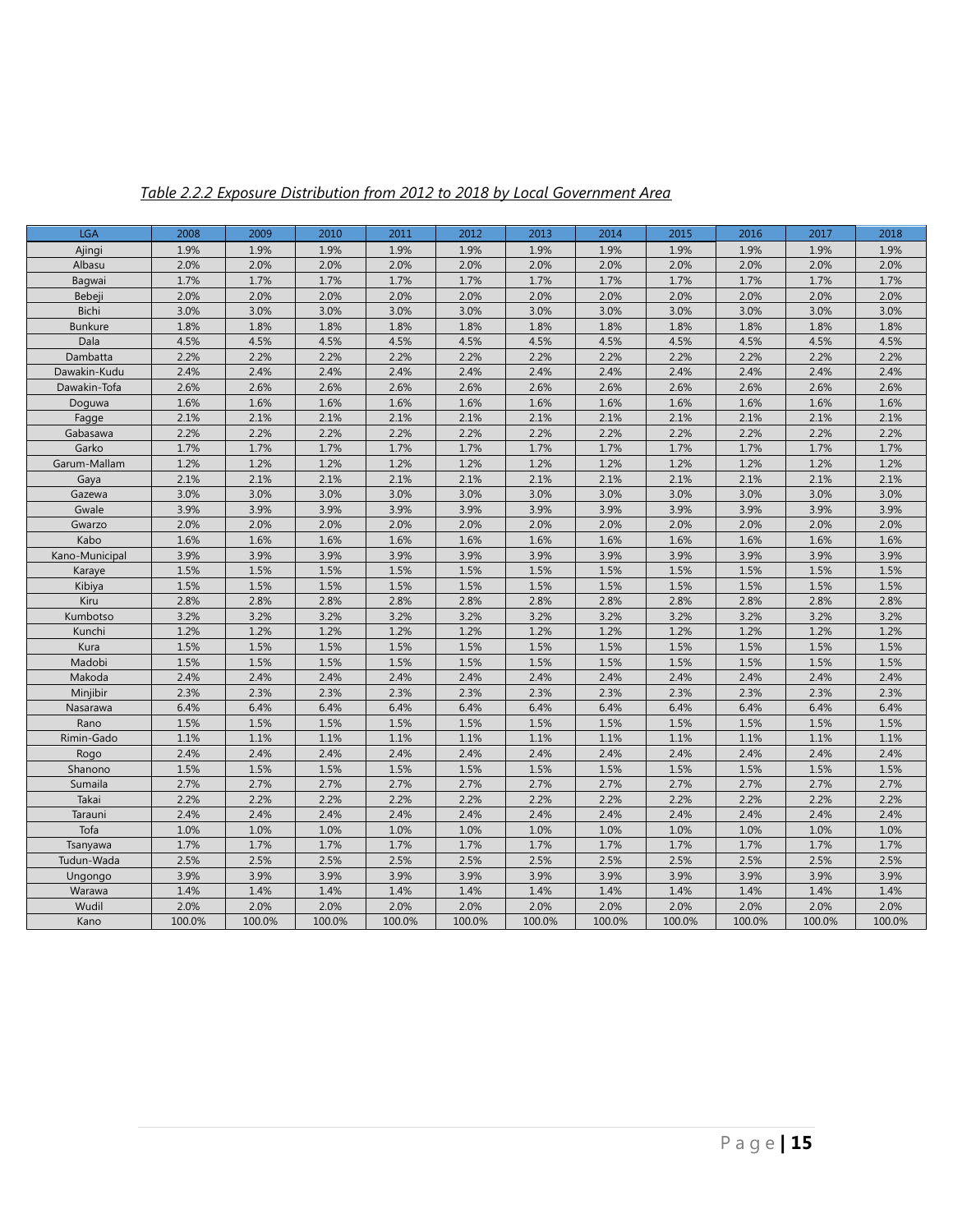### <span id="page-16-0"></span>5. **Encounter Data**

The data comprises of different ailments attended to at state hospitals, and health centers over a three years period (2015 – 2017). Although, the data supplied was scanty and we have a sizeable number of these without diagnosis, it has been complemented with other available and validated data.

The encounter data supplied is devoid of enrollee's age or gender and hence, we couldn't conduct a further analysis of the data. We have grouped the ailments under the two major modes of reimbursement; Capitation and Fee-For-Service for all the years mentioned above. We achieved this by using external medical experts to map the observed encounters to the diseases and clinical conditions provided under the proposed benefit package.

We have treated the diagnosis and treatment of communicable diseases and donor funded benefits (HIV/AIDS and Tuberculosis) separately. We describe, in separate sections (Sections 9 and 10), the encounter data provided for HIV/AIDs and TB.

| Year | <b>Number of Cases</b> | Bacteriological | Clinical |
|------|------------------------|-----------------|----------|
| 2013 | 6,436                  | 3,683           | 2,753    |
| 2014 | 6,023                  | 3,346           | 2,677    |
| 2015 | 5,621                  | 3,182           | 2,439    |
| 2016 | 7,593                  | 5,019           | 2,484    |
| 2017 | 7,531                  | 5,844           | 1,687    |

*Table 5.1 TB Case Distribution from 2013 to 2017 by mode of detection*

| Table 5.2 TB Case Age Distribution from 2013 to 2017 with number of successful treatments |  |  |
|-------------------------------------------------------------------------------------------|--|--|
|                                                                                           |  |  |

| Year | Number of Cases | $\epsilon$ =14 years | $>14$ years | Number of<br>Successful<br>Treatments |
|------|-----------------|----------------------|-------------|---------------------------------------|
| 2013 | 6,436           | 592                  | 5,844       | 5,890                                 |
| 2014 | 6,023           | 487                  | 5,536       | 5,510                                 |
| 2015 | 5,621           | 408                  | 5,213       | 4,822                                 |
| 2016 | 7,593           | 591                  | 7,002       | 6,656                                 |
| 2017 | 7,531           | 606                  | 6,925       |                                       |

*\* This was supplied without any entry.*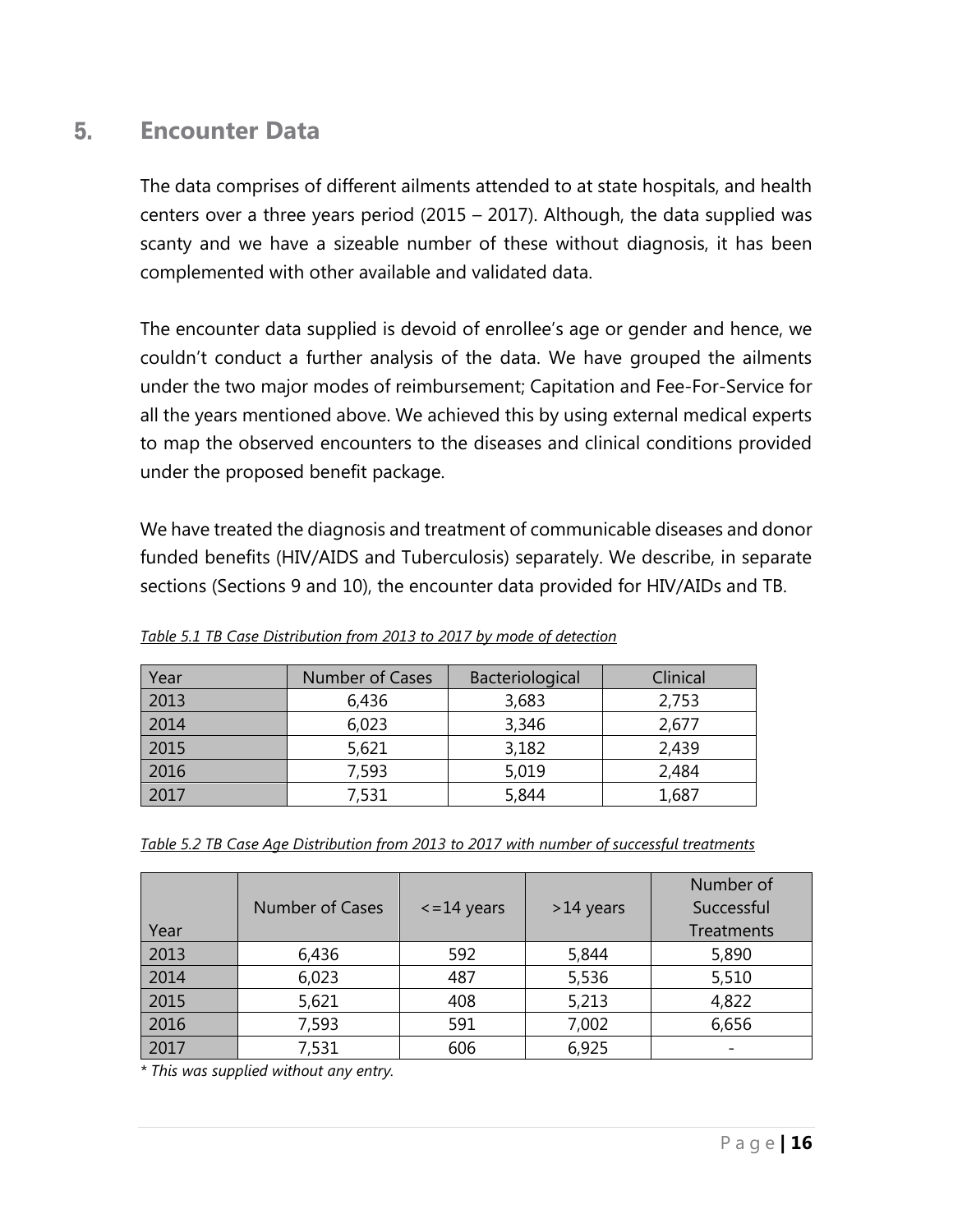# <span id="page-17-0"></span>6. **Actuarial Assumptions and Methodology**

We have built our pricing model as described below:

#### 6.1 **Assumptions**

<span id="page-17-1"></span>The available data would on its own lead to unreasonable results, hence, we supplemented with external data. In selecting external data, we considered the characteristics of Kano State population and that of the external data to ensure adequate similarities and consistencies. The credibility split between own and external data is 40%/60% respectively.

We have also made assumptions for the exposure to be 25% of the estimated population and an average family size of 6

#### 6.2 **Capitation Cost**

<span id="page-17-2"></span>Under a capitation arrangement, the program pays a provider a specified amount per enrollee in advance on a regular basis, in return for performing specified services.

In calculating the capitation cost, we have used the cost of treatment data we received from the client and also supplemented it (where necessary) with some treatment costs from one of our existing clients' data. We have multiplied each diagnosis encounter for low risk/high demand services with the assumed treatment cost to obtain the total capitation cost each year.

#### 6.3 **Fee- For- Service**

<span id="page-17-3"></span>Under a fee-for-service (FFS) arrangement, the program reimburses a provider after a service has been delivered. Here, the provider will submit a claim which may be vetted by an independent medical expert to ascertain the reasonability of the claimed cost against the diagnosis.

Similar to the case above, we have also used fee-for-service costs, and multiplied each diagnosis encounter for medium-high risk/low demand services. Case rates supplied were also used.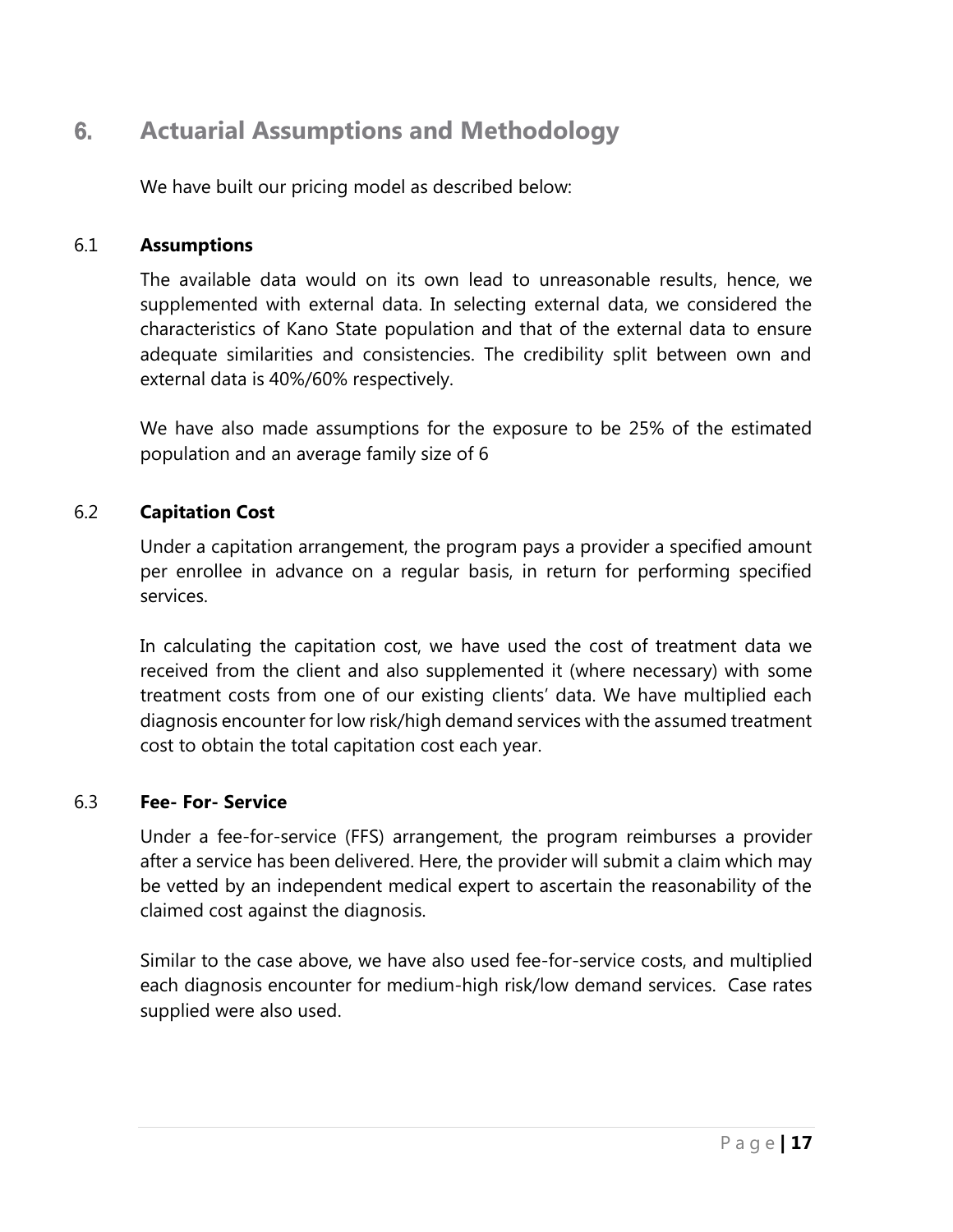#### 6.4 **Reimbursement structure**

<span id="page-18-0"></span>The proposed package under the package will use a combination of capitation and FFS reimbursements as shown below:

| <b>Themes</b>                        | Reimbursement Type | Capitation                       | <b>FFS</b>           |
|--------------------------------------|--------------------|----------------------------------|----------------------|
| Maternal, Noe-natal and Child Health | Capitation         | Primary<br>Secondary<br>Tertiary |                      |
| <b>Emergency and Obstetric Care</b>  | Capitation + FFS   | Primary<br>Secondary<br>Tertiary | Primary              |
| Non-Communicable Disease             | Capitation + FFS   | Primary<br>Secondary             | Primary<br>Secondary |
| <b>Healthcare Services</b>           | Capitation         | Primary                          |                      |
| Surgery                              | Capitation         | Primary<br>Secondary<br>Tertiary |                      |
| Internal Medicine                    | Capitation + FFS   | Primary<br>Secondary             | Secondary            |
| Basic Laboratory Investigation       | Capitation         | Primary<br>Secondary             |                      |
| Eye & Dental Care                    | Capitation         | Primary<br>Secondary             |                      |
| Ear, Nose and Throat Care            | Capitation         | Primary<br>Secondary             |                      |
| Infections and Infestations          |                    |                                  |                      |
| Radiology                            | Capitation         |                                  |                      |

#### 6.5 **Administrative Cost**

<span id="page-18-1"></span>An assumption of **15%** was made and this is as a percentage of all benefits under each scenario. This is to cover solely the administrative processes of the Agency.

#### 6.6 **Marketing Expense**

<span id="page-18-2"></span>We anticipate the spending on advertising and announcements to the public on this Agency to be initial and will gradually fade off over time. This is necessary as the more enrollees, the more stable the cost of administering the package is expected to be. We assumed this to be **7%** of the total benefits under each scenario. In arriving at this rate, we have assumed a fixed marketing cost and spread it over the number of potential enrollees.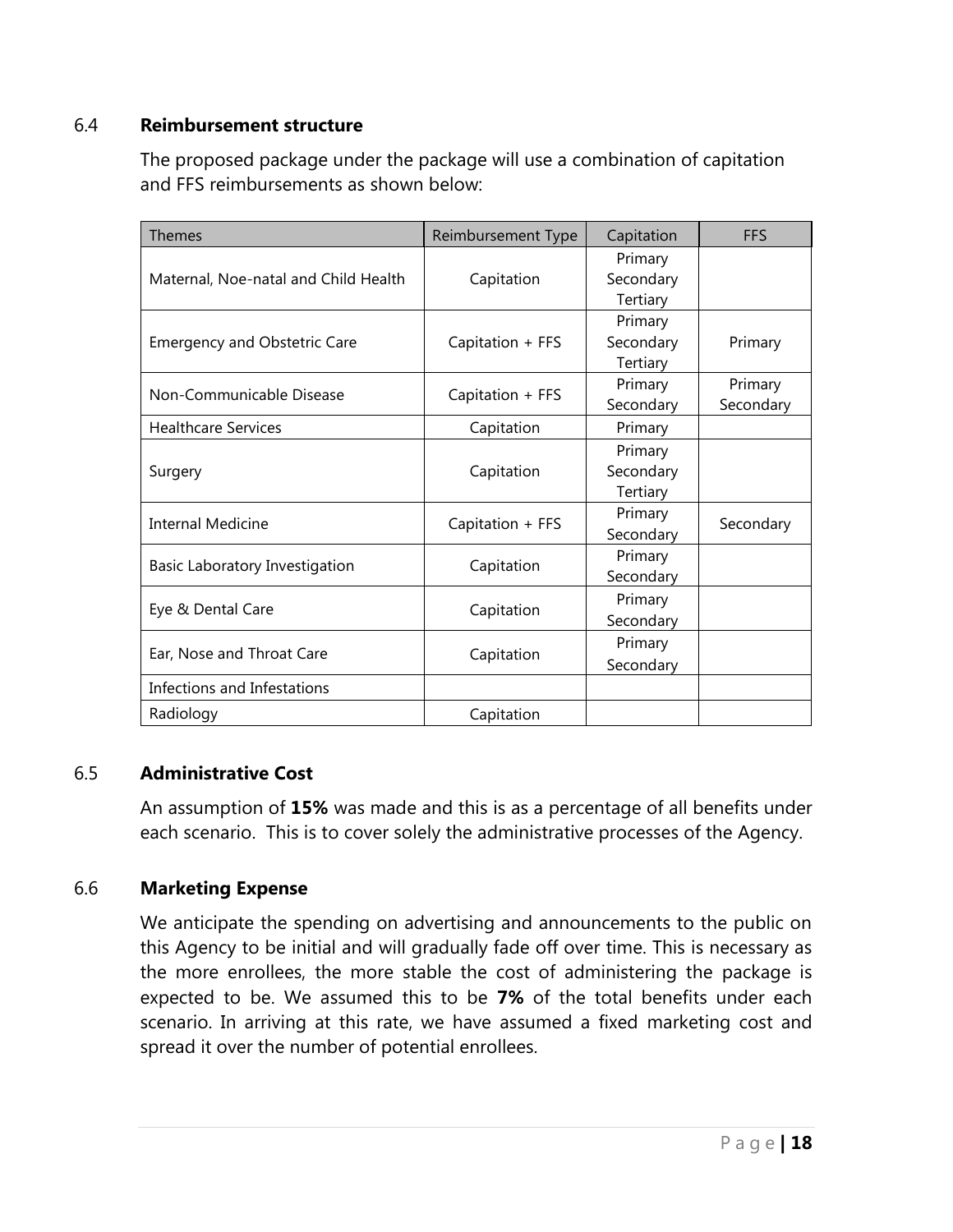#### 6.7 **Contingency Margin**

<span id="page-19-0"></span>In the event that the actual utilisation and the emerging cost of treatment differ from our projections, we have included a contingency margin of **8%** of premium p.a. This margin will cover data errors, changes in experience from period which data covers to periods which premiums will apply and other adverse experiences.

#### 6.8 **Premium**

<span id="page-19-1"></span>This is sum of the following elements

- the Capitated fee
- Fee-For-Service charges
- Other benefits such as HIV, TB and Family Planning Services
- Administrative cost,
- Marketing expenses and the Contingency Margin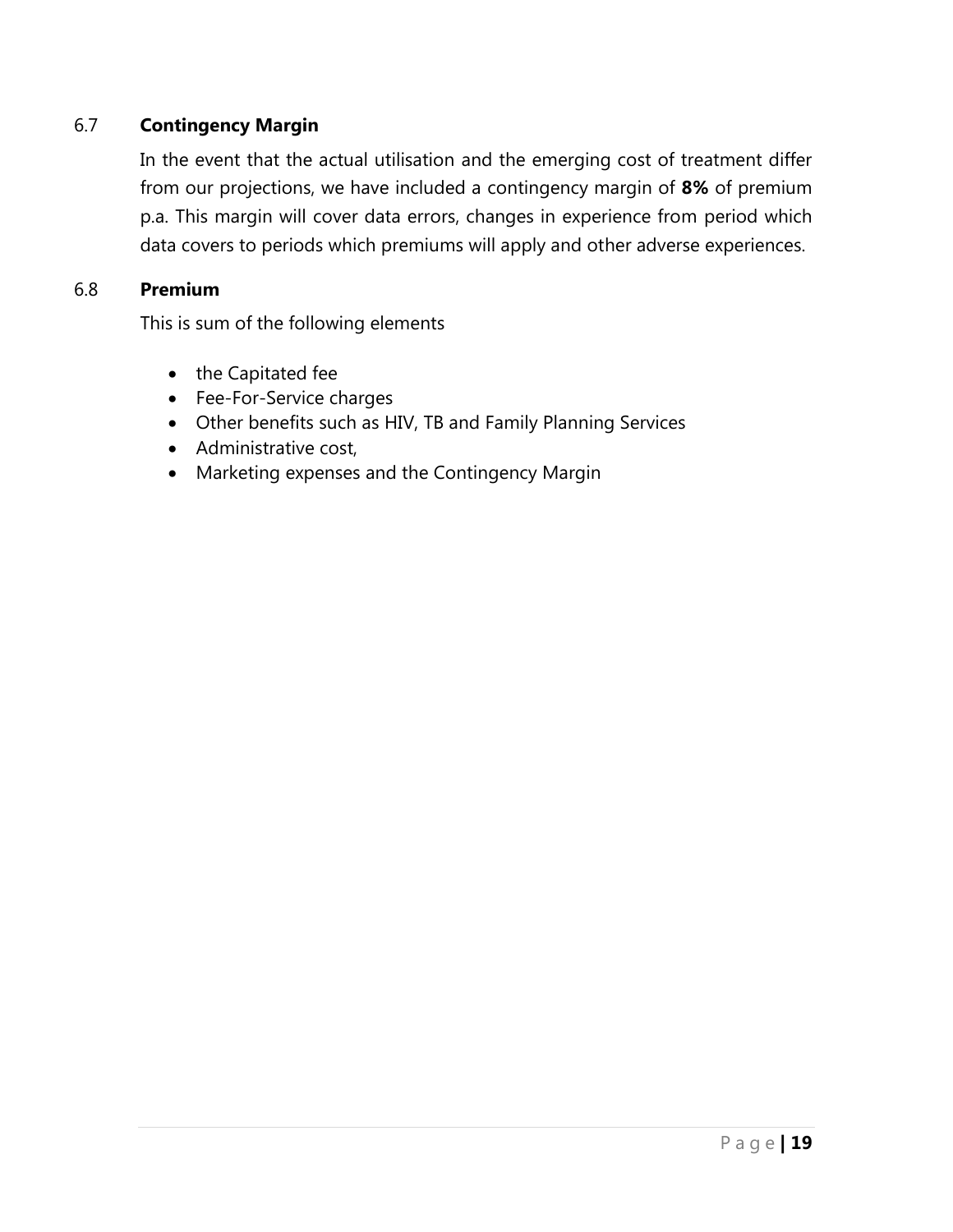### <span id="page-20-0"></span>7. **Results**

The original results show the average treatment cost, utilization and hence premium per enrollee per month for each of the diagnoses observed in the data. However, the table below shows the groupings of each diagnosis in line with the benefit package provided to us.

In arriving at the results, we have assumed that only 25% of Kano State residents were exposed throughout the year period. However we ran sensitivity analysis (in the next section) to understand the discrepancies between premiums estimated considering 20% and 50% exposures.

| Themes                                | Utilisation/1000 |
|---------------------------------------|------------------|
| Maternal, Neo-natal and Child Health  | 190.9            |
| <b>Emergency and Obstetric Care</b>   | 147.3            |
| Non-Communicable Disease              | 1,853.3          |
| <b>Healthcare Services</b>            | 561.3            |
| Surgeries                             | 9.78             |
| <b>Internal Medicine</b>              | 819.4            |
| <b>Basic Laboratory Investigation</b> | 26.5             |
| Eye & Dental Care                     | 74.7             |
| Ear, Nose & Throat Care               | 13.5             |
| Infections & Infestations             | 104.9            |
| Radiology                             | 1.34             |

#### *Table 7.1 (a) Utilization Rates per Encounter grouped by Themes*

Benefit Packages

The table below shows the costing for each different benefit packages. The packages are described in the scenarios below:

**Scenario I** – Basic Minimum Package (BMP) **Scenario II** – Basic Minimum Package + HIV/AIDS **Scenario III** – Basic Minimum Package + TB **Scenario IV** – Basic Minimum Package + Family Planning Services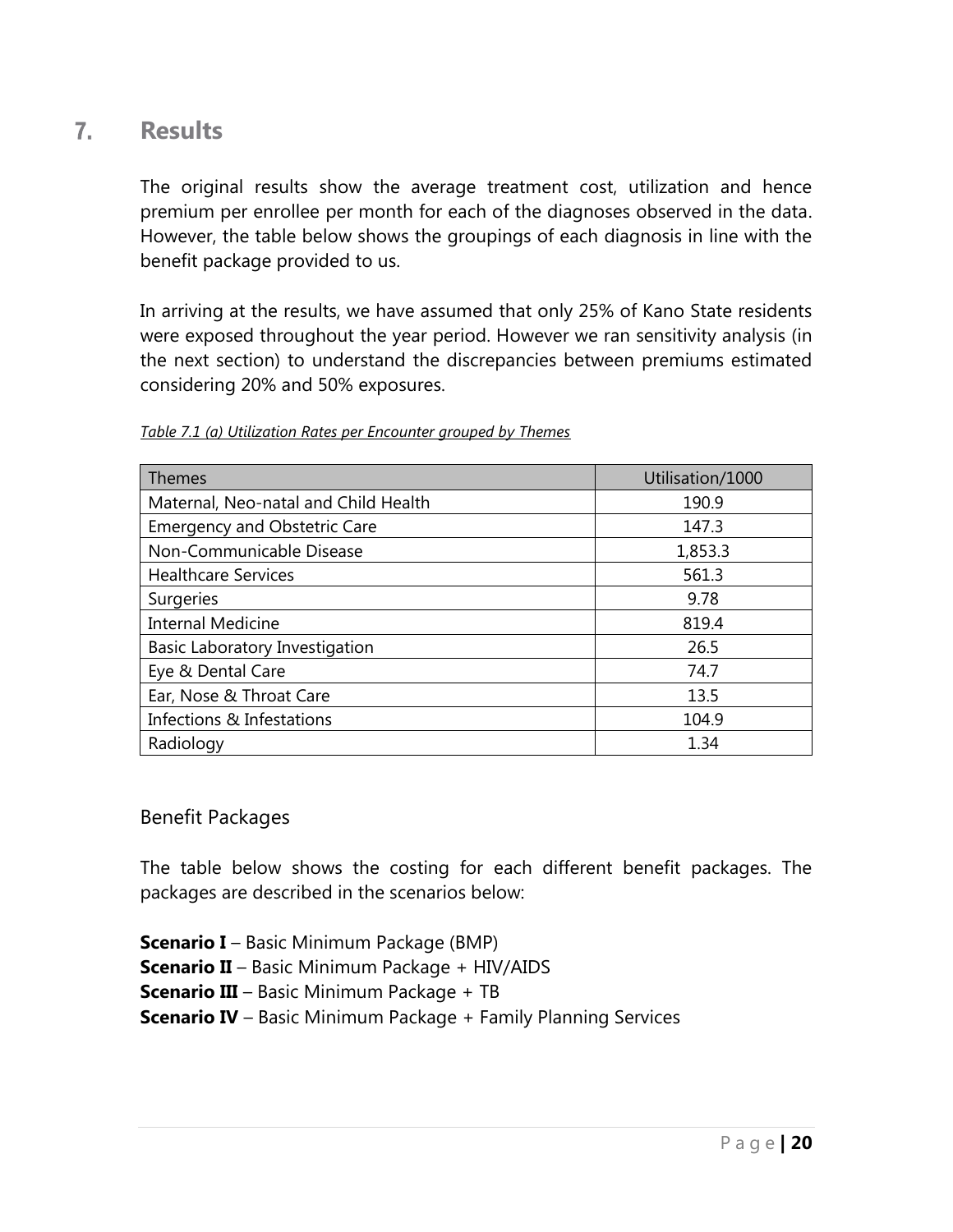| Themes                                 | Scenario I | Scenario II | Scenario III | Scenario IV |  |
|----------------------------------------|------------|-------------|--------------|-------------|--|
| Maternal, Neonatal & Child Care        | 21.20      | 21.20       | 21.20        | 21.20       |  |
| Emergency & Obstetric Care             | 216.91     | 216.91      | 216.91       | 216.91      |  |
| Non-Communicable diseases              | 110.05     | 110.05      | 110.05       | 110.05      |  |
| <b>Surgeries</b>                       | 106.77     | 106.77      | 106.77       | 106.77      |  |
| <b>Healthcare Services</b>             | 10.30      | 10.30       | 10.30        | 10.30       |  |
| Treatment of Infections &              |            |             |              |             |  |
| Infestation                            | 153.24     | 153.24      | 153.24       | 153.24      |  |
| <b>Basic Laboratory Investigations</b> | 11.27      | 11.27       | 11.27        | 11.27       |  |
| <b>Internal Medicine</b>               | 73.69      | 73.69       | 73.69        | 73.69       |  |
| Eye & Dental Care                      | 20.19      | 20.19       | 20.19        | 20.19       |  |
| Ear, Nose & Throat Care                | 42.91      | 42.91       | 42.91        | 42.91       |  |
| Radiology                              | 14.25      | 14.25       | 14.25        | 14.25       |  |
| <b>BMP Cost per Month</b>              | 780.78     | 780.78      | 780.78       | 780.78      |  |
| <b>BMP Per Annum</b>                   | 9,369.36   | 9,369.36    | 9,369.36     | 9,369.36    |  |
|                                        |            |             |              |             |  |
| HIV/AIDs                               |            | 256.76      |              |             |  |
| <b>TB Testing</b>                      |            |             | 42.67        |             |  |
| Drug sensitive TB                      |            |             | 29.59        |             |  |
| Drug resistant TB                      |            |             | 250.14       |             |  |
| Total cost of adding TB                |            |             | 322.40       |             |  |
| <b>Family Planning</b>                 |            |             |              | 99.76       |  |
| <b>Administration cost @ 15%</b>       | 1,405.40   | 1,443.92    | 1,453.76     | 1,420.37    |  |
| <b>Marketing cost @ 7%</b>             | 655.86     | 673.83      | 678.42       | 662.84      |  |
| <b>Contingency loading @ 8%</b>        | 749.55     | 770.09      | 775.34       | 757.53      |  |
| <b>Total Cost per Annum</b>            | 12,180.17  | 12,513.96   | 12,599.29    | 12,309.86   |  |
|                                        |            |             |              |             |  |
| Reimbursement method                   | Cost       |             |              |             |  |
| <b>Capitation</b>                      | 7,064.27   |             |              |             |  |
| <b>Fee-for-Service</b>                 | 2,305.09   |             |              |             |  |

*Table 7.2.1 (a) Total premium per person (per month and per annum)*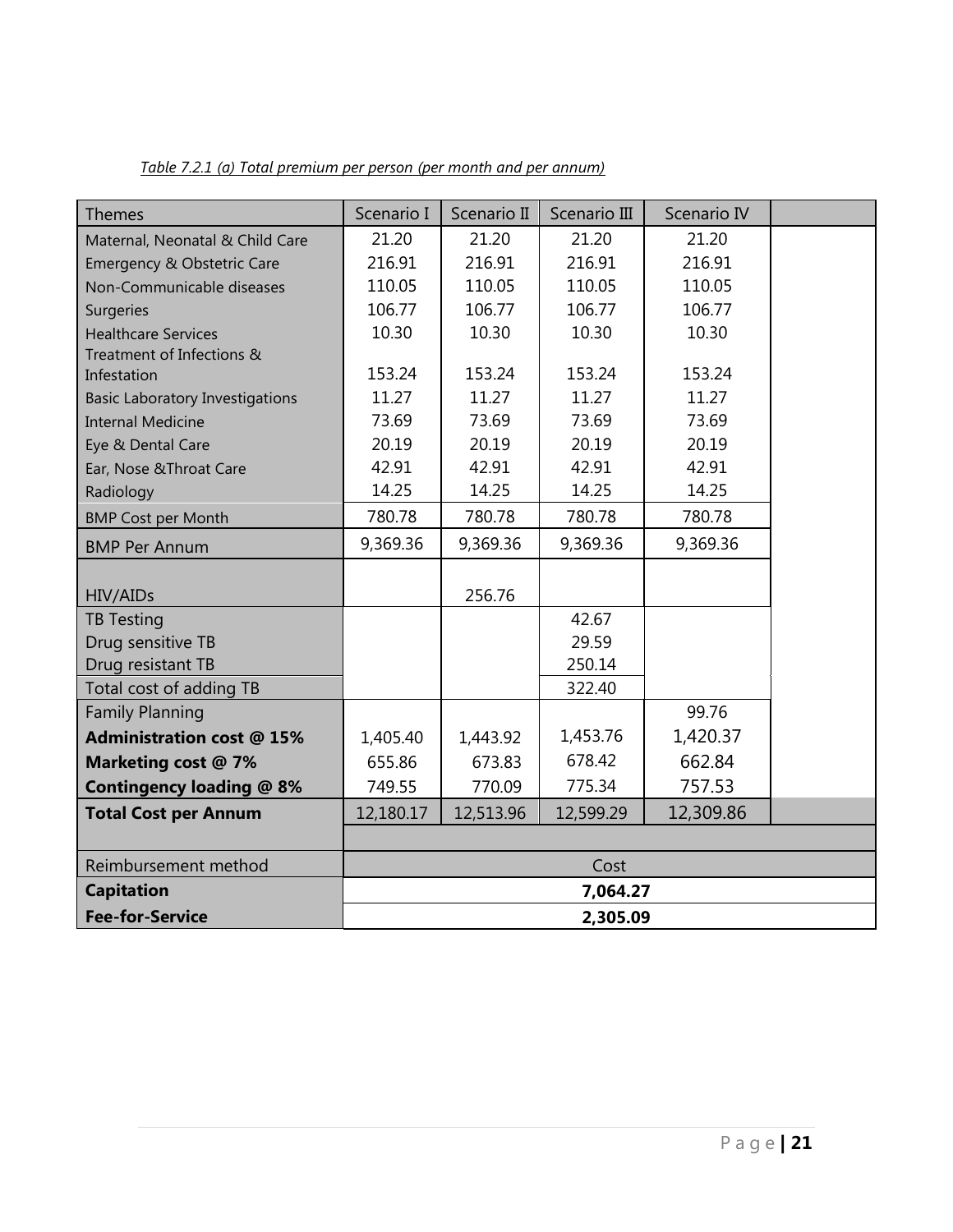| <b>Themes</b>                          | Scenario I | Scenario II | Scenario III | Scenario IV |  |
|----------------------------------------|------------|-------------|--------------|-------------|--|
| Maternal, Neonatal & Child Care        | 127.20     | 127.20      | 127.20       | 127.20      |  |
| Emergency & Obstetric Care             | 1,301.46   | 1,301.46    | 1,301.46     | 1,301.46    |  |
| Non-Communicable diseases              | 660.30     | 660.30      | 660.30       | 660.30      |  |
| <b>Surgeries</b>                       | 640.62     | 640.62      | 640.62       | 640.62      |  |
| <b>Healthcare Services</b>             | 61.80      | 61.80       | 61.80        | 61.80       |  |
| Infections & Infestation               | 919.44     | 919.44      | 919.44       | 919.44      |  |
| <b>Basic Laboratory Investigations</b> | 67.62      | 67.62       | 67.62        | 67.62       |  |
| <b>Internal Medicine</b>               | 442.14     | 442.14      | 442.14       | 442.14      |  |
| Eye & Dental Care                      | 121.14     | 121.14      | 121.14       | 121.14      |  |
| Ear, Nose & Throat Care                | 257.46     | 257.46      | 257.46       | 257.46      |  |
| Radiology                              | 85.50      | 85.50       | 85.50        | 85.50       |  |
| <b>Total Cost</b>                      | 4,684.68   | 4,684.68    | 4,684.68     | 4,684.68    |  |
| Cost per Annum                         | 56,216.16  | 56,216.16   | 56,216.16    | 56,216.16   |  |
|                                        |            |             |              |             |  |
| HIV/AIDs                               |            | 1,540.56    |              |             |  |
| <b>TB Testing</b>                      |            |             | 256.02       |             |  |
| Drug sensitive TB                      |            |             | 177.54       |             |  |
| Drug resistant TB                      |            |             | 1,500.84     |             |  |
| Total cost of adding TB                |            |             | 1,934.40     |             |  |
| <b>Family Planning</b>                 |            |             |              | 598.56      |  |
| <b>Administration cost @ 15%</b>       | 8,432.42   | 8,663.51    | 8,722.58     | 8,522.21    |  |
| Marketing cost @ 7%                    | 3,935.13   | 4,042.97    | 4,070.54     | 3,977.03    |  |
| <b>Contingency loading @ 8%</b>        | 4,497.29   | 4,620.54    | 4,652.05     | 4,545.18    |  |
| <b>Total Cost per Annum</b>            | 73,081.00  | 75,083.74   | 75,595.73    | 73,859.14   |  |
|                                        |            |             |              |             |  |
| Reimbursement method                   | Cost       |             |              |             |  |
| <b>Capitation</b>                      | 42,385.62  |             |              |             |  |
| <b>Fee-for-Service</b>                 |            |             | 13,830.54    |             |  |

*Table 7.2.1 (b) Total premium per household (per month and per annum)*

Additional Family Member

There will be instances where family size will be greater than 6. In such situations, additional family members may be allowed.

It is expected that lives will be independent and so will morbidity rates (except for hereditary sicknesses). Regardless, in order to recognize the independence of lives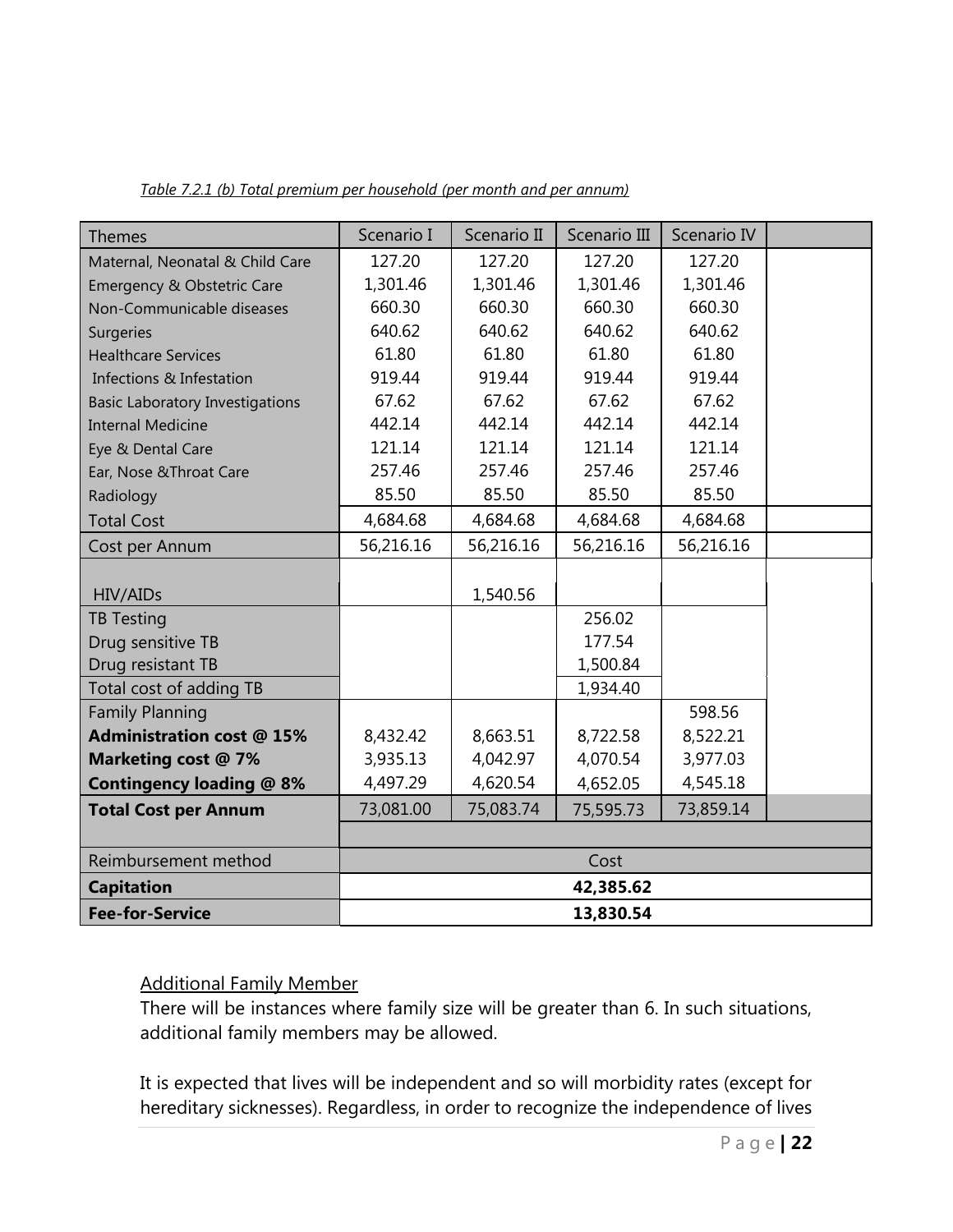and hence independence of morbidity rates, it is recommended that the cost of an additional family member in excess of 6 be discounted,

The recommended discount to be applied is 7.5% of the individual rate for the additional family member. This shall be paid together with the family rate.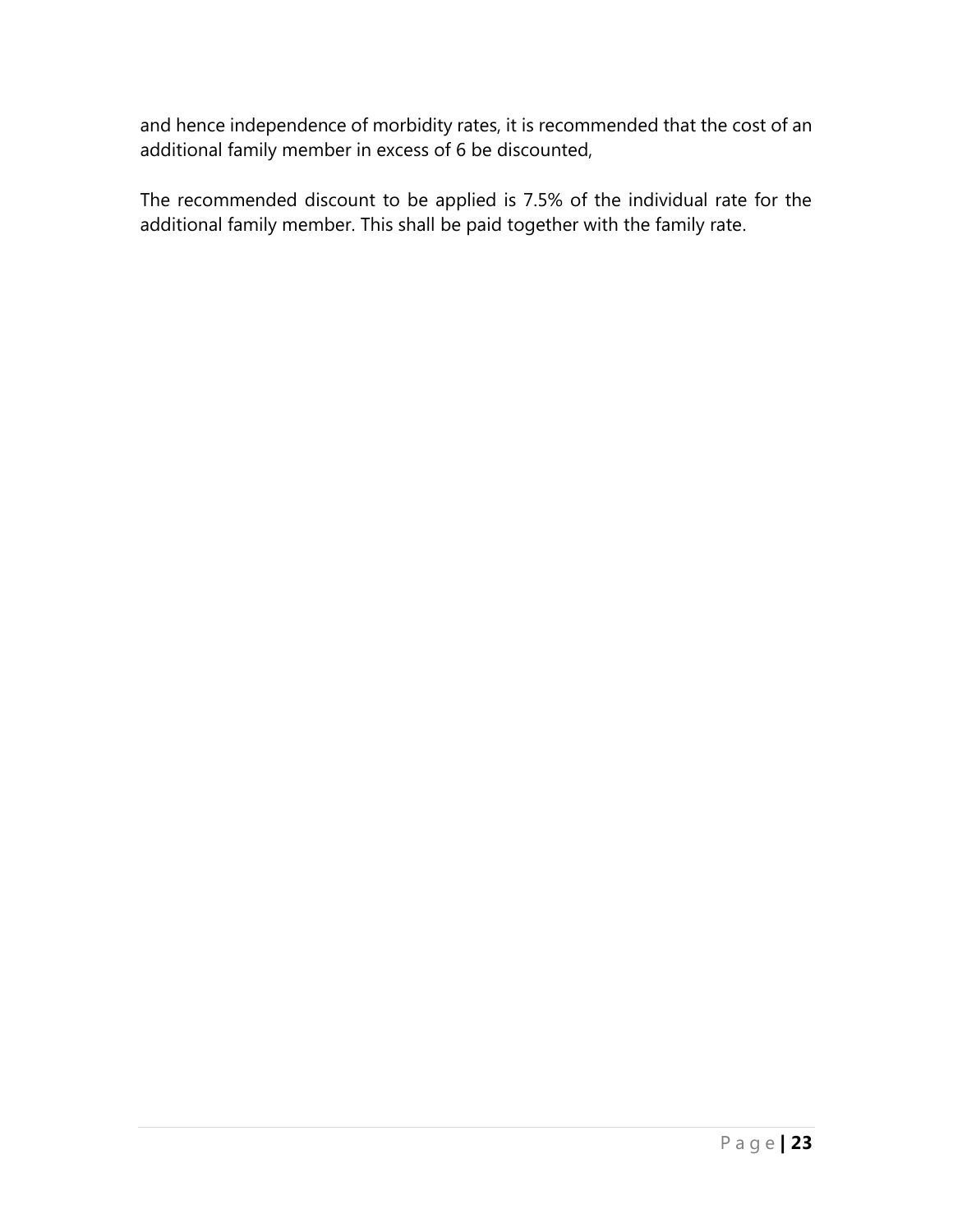### <span id="page-24-0"></span>8. **Sensitivity Analysis**

This section gives the individual and household total premium rates for this product considering variations in a range of factors that were assumed in calculating the premium rates. This is important because assumptions are based on past experience and professional judgements, which may be different from the actual turnout of events.

Sensitivity analysis helps to determine the most significant factors that affect the premium rates and hence require special consideration in arriving at the decisions as to the premium rates.

The following factors were tested.

- Data credibility in this exercise, we have assigned a weight of 40% to the data provided to us and 60% to external data. The test is to ascertain the impact of assigning a higher weight to the data provided to us or vice versa.
- Exposure exposure is the proportion of the population who will be enrolled in the Scheme. Initially, the package may be attractive to those more likely to receive care hence there may be some adverse selection and higher payout at the initial phase of the Scheme. Overtime, given the marketing cost, it is expected that more residents will enroll. The effect of this may mean that utilization will reduce and hence cost per enrollee.
- Family size We have assumed a family size of 6. This is used purposely to reflect the high population density of Kano State.
- Increase in cost of care  $-$  this is to ascertain the effect of inflation or rising cost of care compared to those we have used in arriving at the results
- Increase in utilization this is to determine the impact of an increase in utilization or encounter for each benefit. Utilization or encounter rates may rise for various reasons which may include a higher level of insurance awareness, lower health awareness, epidemics, outbreaks, etc.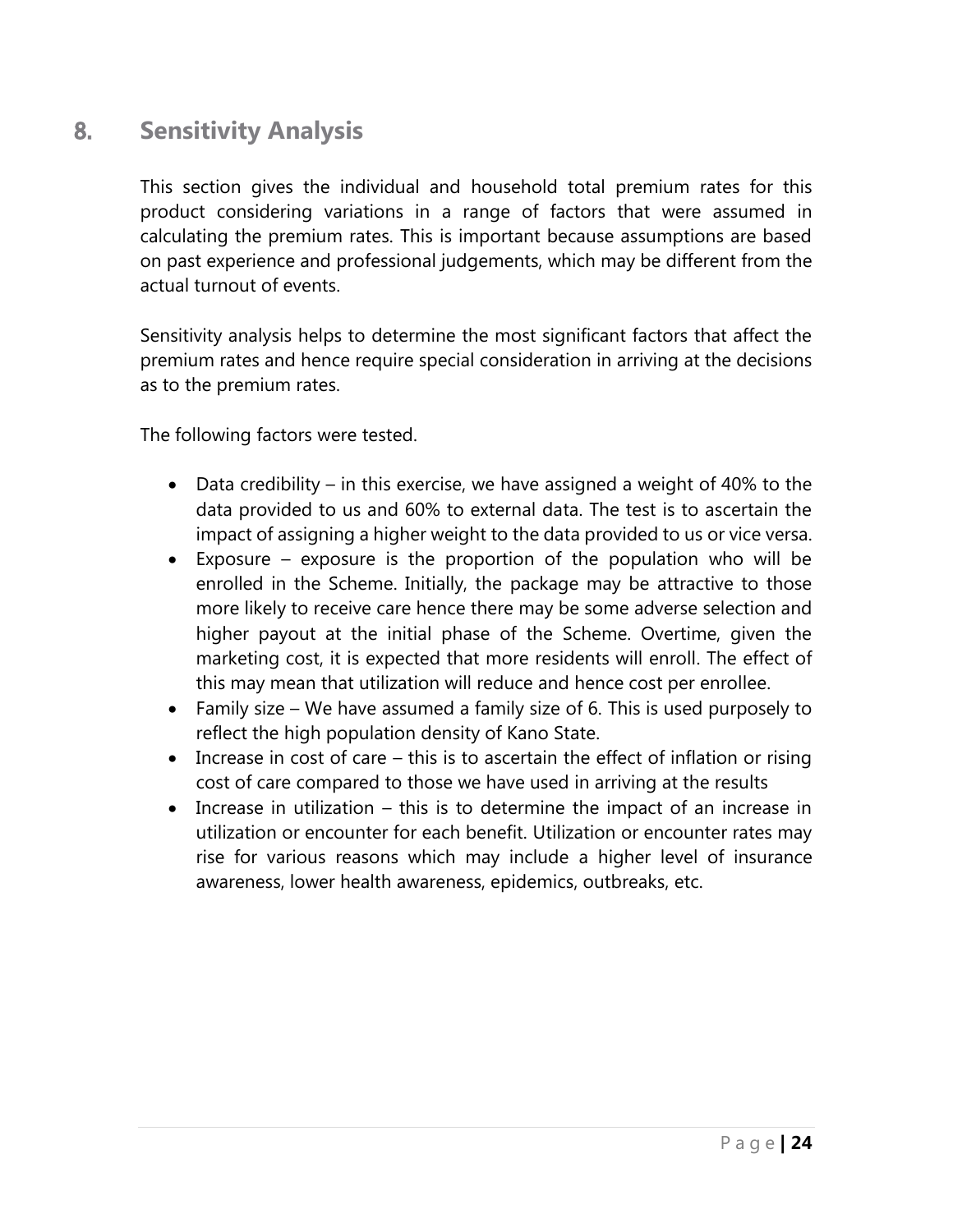| <b>Risk Factor</b> | Actual                    | Shock tested                        | % Effect on | <b>New</b> |
|--------------------|---------------------------|-------------------------------------|-------------|------------|
|                    | Assumption                |                                     | Cost        | Premium    |
|                    | 40% own                   | 50% own data /<br>50% external data | +9%         | 10,212.60  |
| Data credibility   | data/60%<br>external data | 30% own data /<br>70% external data | $-2%$       | 9,181.97   |
|                    | 25% of                    | 20% of population                   | $+24%$      | 11,618.01  |
| Exposure           | population                | 50% of population                   | $-51%$      | 4,590.99   |
| Family size        | 6                         |                                     | $+17%$      | 10,969.15  |
| Increased cost of  |                           | 20% increase in                     |             |            |
| care               |                           | the average cost                    | $+20%$      | 11,243.23  |
|                    |                           | of care                             |             |            |
| Increased          |                           | 20% increase in                     | $+20%$      | 11,243.23  |
| utilization        |                           | incidence rate                      |             |            |

From the above table, it will be seen that the most important factor is the exposure of the population. The cost of the Agency may see a significant reduction if there are more enrollees whose demography balances those of the existing population most likely to enroll. There may also be an increase in cost if enrolment level is lower than expected. However, the impact on the premium rates as a result of changes in exposure is non-linear. This means that a 1% change in exposure will not necessarily lead to a 1% change in the scheme cost due to other factors in operation.

Inflation of cost of care and a higher utilization are also important assumptions that need to be monitored closely. A spike in these risk factors may result in a proportionate increase in Agency cost.

This sensitivity analyses the impact of changes in risk factors in isolation. An important point to note is that simultaneous adverse movements in these risk factors may result in the actual cost exceeding expected costs by a much higher percentage.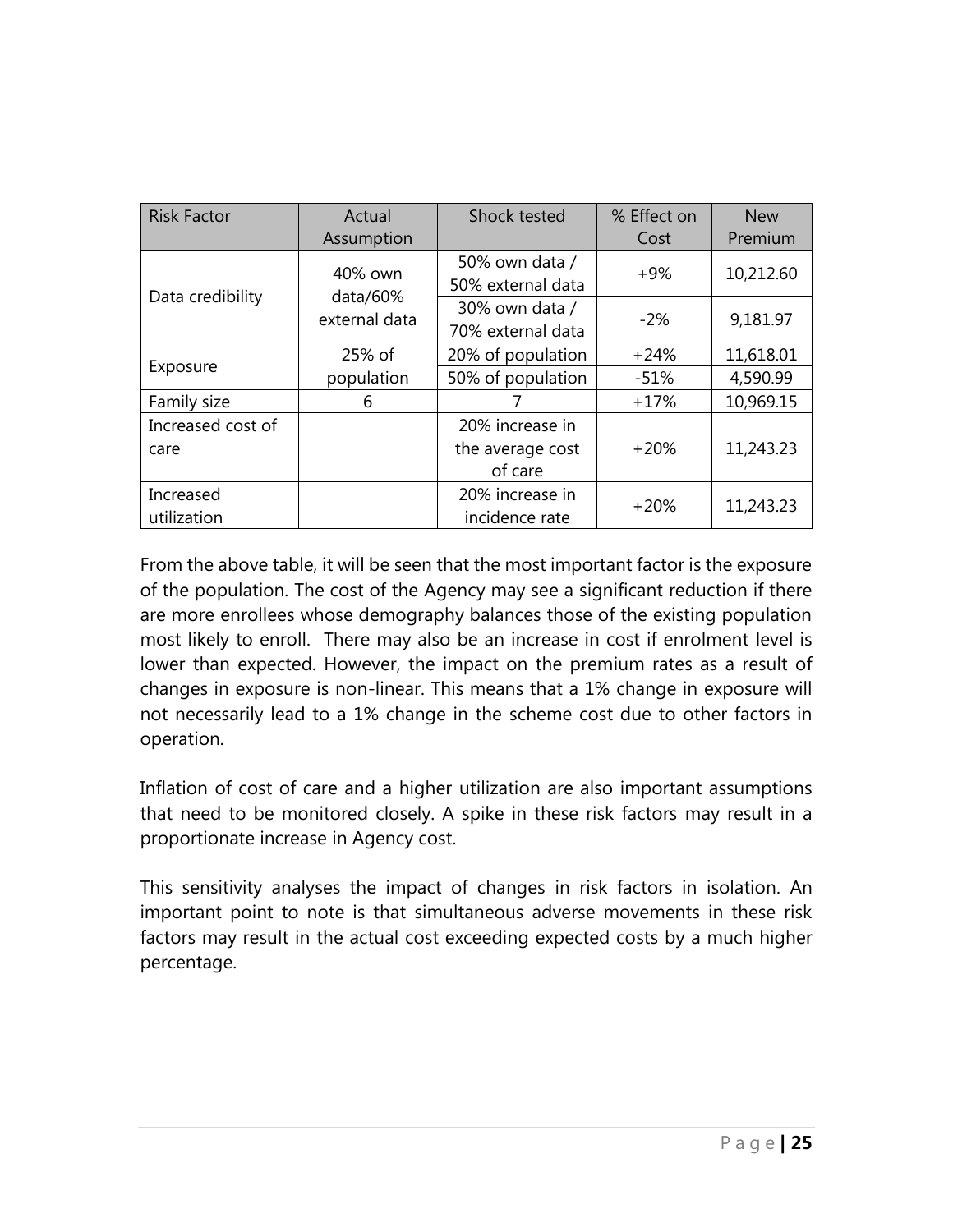### <span id="page-26-0"></span>9. **Focus 1: HIV/AIDs**

In this section, we provide additional information on the cost computation of HIV/AIDs in Kano State. The client supplied additional encounter data for this computation. We subdivided the data into Antiretroviral Therapy (ART), HIV Testing and Counseling (HTC) and Preventing Mother to Child Transmission (PMTCT).

| <b>ART</b>           |        |        |        |  |
|----------------------|--------|--------|--------|--|
| 2015<br>2016<br>2017 |        |        |        |  |
| Total                | 28,819 | 29,388 | 32,000 |  |

| The tables below show the encounter data by year: |
|---------------------------------------------------|
|---------------------------------------------------|

| <b>Number of Positive HCT</b> |       |       |       |
|-------------------------------|-------|-------|-------|
|                               | 2015  | 2016  | 2017  |
| <b>Total</b>                  | 1.645 | 5,606 | 3 832 |

#### **Assumptions**

In costing the HIV/AIDs benefit, we have made the following assumptions:

- The HIV/AIDS data supplied is inadequate to carry out the costing exercise, hence we relied on other sources within our reach.
- Projection period: we projected the data we received over a three-year period to 2018 to allow us capture trends in the population data and reflect same in utilization and cost statistics.
- Cost of treatment or testing: we did not receive cost data for pricing the HIV/AIDS, hence we assumed cost data from Lagos State data available to us.
- Medical inflation: we have assumed medical inflation of 6% over the projection period
- Exposure data: for the purpose of this computation, we have assumed exposure to be 40% of the entire population of Kano State. This assumption allows for unreported cases including people who do not know they live with the disease. We arrived at the exposure level by considering the relative encounter rate of the state compared to other states and Schemes.
- Contingency loading: We have not specifically loaded this benefit for contingencies. However, HIV/AIDs benefit has been included in the total cost before loading for contingencies.

The following tables show the modular costing within each sub-category and the overall additional premium for HIV/AIDs: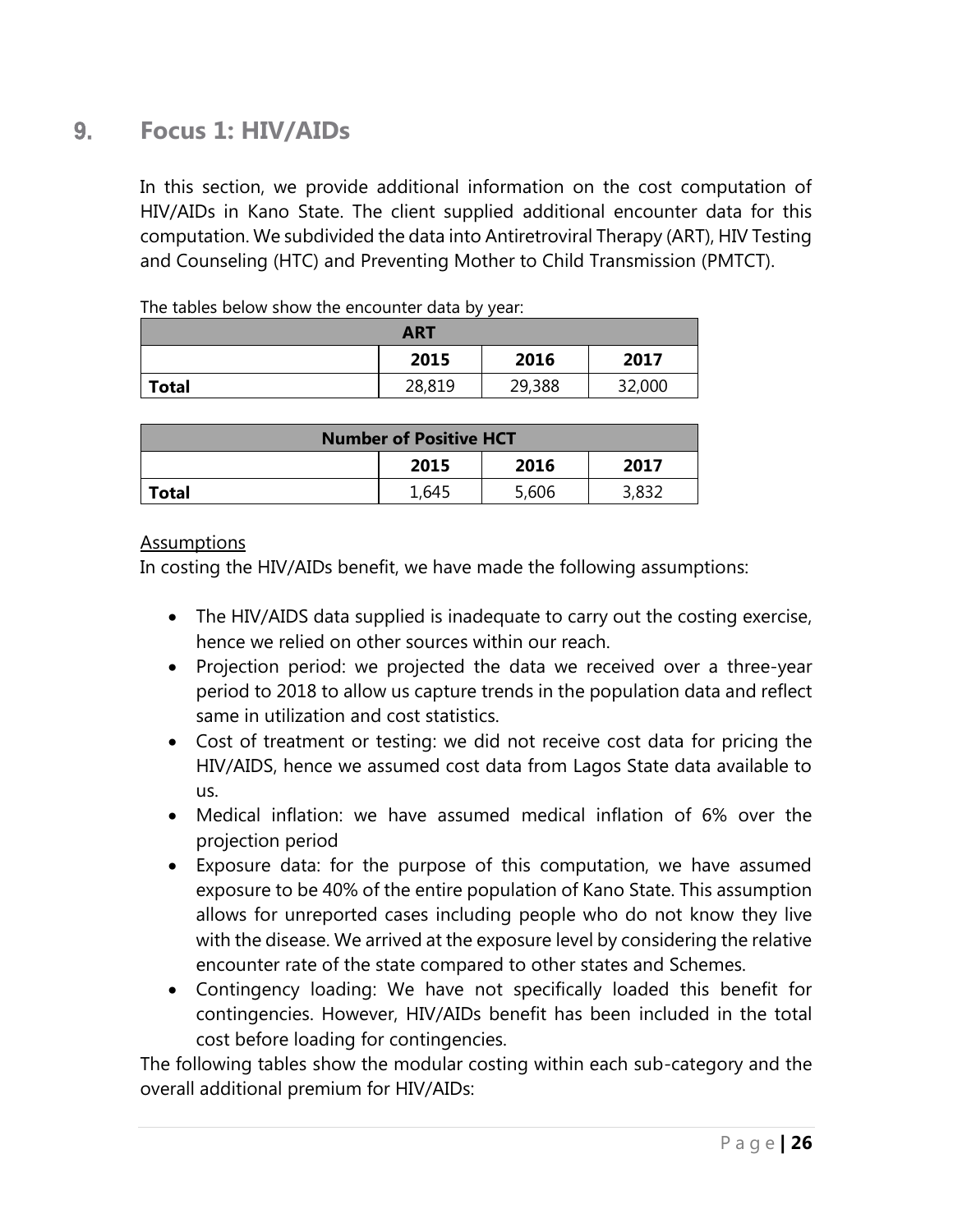| ART                                                     |        |
|---------------------------------------------------------|--------|
| Total cost for module - ART (including viral load test) | 174.48 |
| Breakdown of ART modular cost                           |        |
| • ART (1st Line of Defense)                             | 154.59 |
| • ART (2nd Line of Defense + salvage)                   | 13.89  |
| • ART (Viral Load Test)                                 |        |

| I HTC                                                 |       |
|-------------------------------------------------------|-------|
| Total cost for module - HCT (counselling not covered) | 29.55 |
| Breakdown of HCT modular cost                         |       |
| • HTC (General population test)                       | 26.98 |
| • HTC (Confirmatory test)                             | フトコ   |

| <b>PMTCT</b>                                         |       |
|------------------------------------------------------|-------|
| Total cost for module - PMTCT (excluding testing for |       |
| pregnant women)                                      | 52.73 |
| Breakdown of PMTCT modular cost                      |       |
| • PMTCT (Drugs for mother)                           | 35.34 |
| • PMTCT (Drugs for infant)                           | 11.78 |
| • PMTCT (EID test for infant)                        | 5 61  |

| Total cost for HIV/AIDS cover       | 256.76 |
|-------------------------------------|--------|
| Breakdown of HIV/AIDS cost of cover |        |
| $\bullet$ HTC                       | 29.55  |
| $\bullet$ ART                       | 174.48 |
| PMTCT                               | 52.73  |

#### Exposure variation

| Assumed exposure          | 20%    | 50%    | 75%    | 100%   |
|---------------------------|--------|--------|--------|--------|
| S Expected change in cost | +60.9% | -13.6% | -31.7% | -40.8% |
| New Premium               | 413.13 | 221.84 | 175.37 | 152.00 |

The above table shows the expected impact on the cost of the HIV/AIDs benefit if the assumed exposure changes.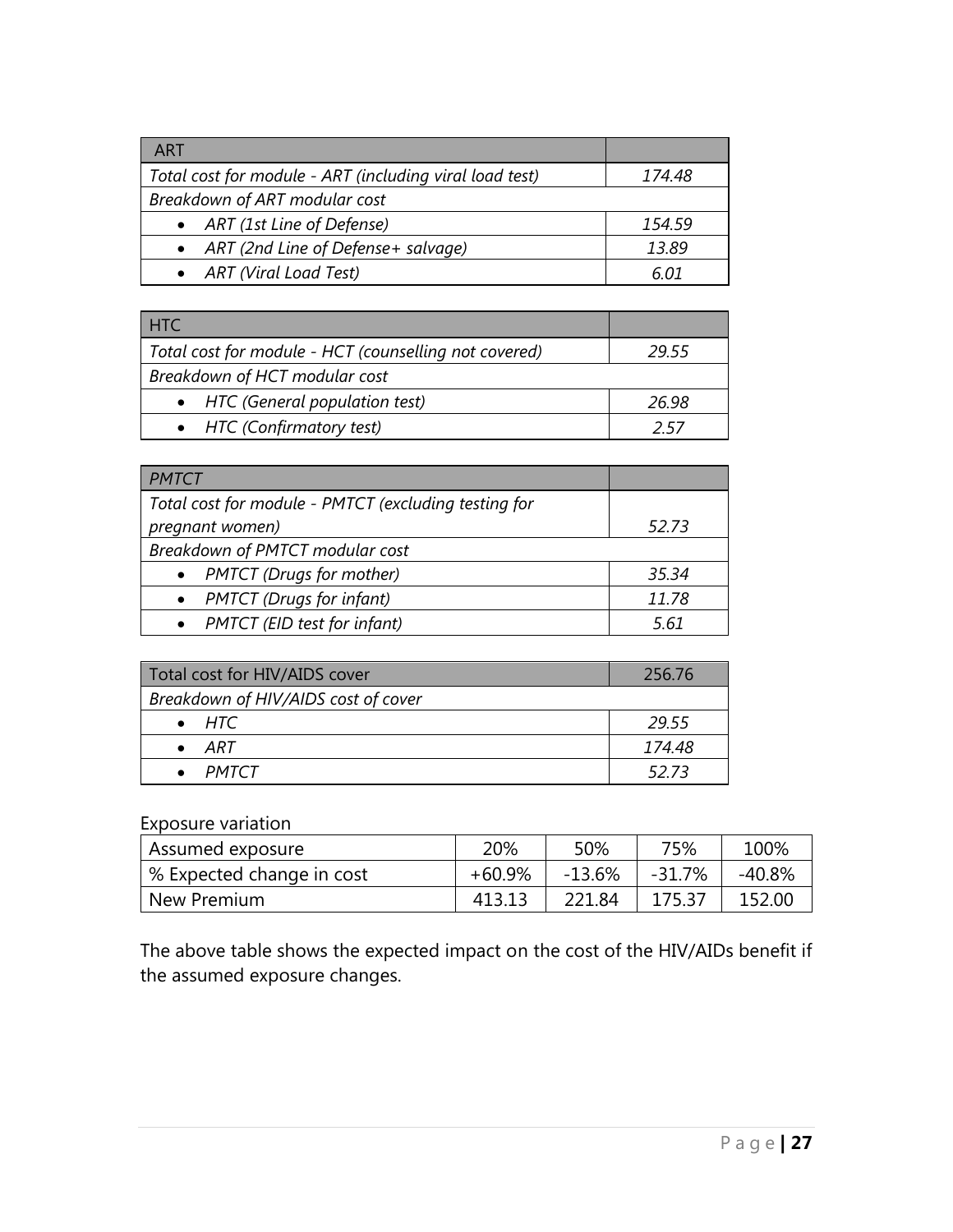### <span id="page-28-0"></span>10. **Focus 2: Tuberculosis**

In this section, we provide additional information on the cost computation of Tuberculosis (TB) in Kano State. The client supplied encounter data of children with ages 0-14 and the different registered TB cases in 2013-2017. Though, the information supplied was inadequate, we have used this with other external data and made assumptions.

We have used the population split to estimate the treatment and tested encounters for older ages (ages above 14). We also grossed this split by the encounter data originally provided to us for the years 2015 – 2017.

In costing the TB benefit, we have made the following assumptions:

- Cost of treatment or testing: we did not receive cost data, hence we assumed cost data from Lagos State data available to us.
- Exposure data: for the purpose of this computation, we have assumed exposure to be 50% of the entire population of Kano State. This assumption allows for unreported cases including people who do not know they live with the disease. We consider the 50% as an appropriate exposure level by virtue of the high incidence rate in the state compared to other states and Schemes.
- Contingency loading: We have not specifically loaded this benefit for contingencies. However, TB benefit has been included in the total cost before loading for contingencies.

| <b>Exposure assumption</b> | 50%                     |           |                      |
|----------------------------|-------------------------|-----------|----------------------|
| <b>Sub-classification</b>  | <b>Utilisation Rate</b> | Unit Cost | <b>Expected Cost</b> |
| <b>GeneXpert Test</b>      |                         |           |                      |
| $0 - 14$                   | 0.00146                 | 3,600     | 5.26                 |
| $>14$                      | 0.00759                 | 3,600     | 27.33                |
| <b>Sputum Tests</b>        |                         |           |                      |
| Test I                     | 0.00224                 | 1,500     | 3.36                 |
| Test II                    | 0.00224                 | 1,500     | 3.36                 |
| Test III                   | 0.00224                 | 1,500     | 3.36                 |
| Drug Susceptible TB Cases  |                         |           |                      |
| $0 - 14$                   | 0.00056                 | 7,200     | 4.03                 |

The table below shows the utilization, unit cost and expected cost subdivided into GeneXpert test. Sputum test and TB treatment. This subdivision is based on our experience with similar external schemes.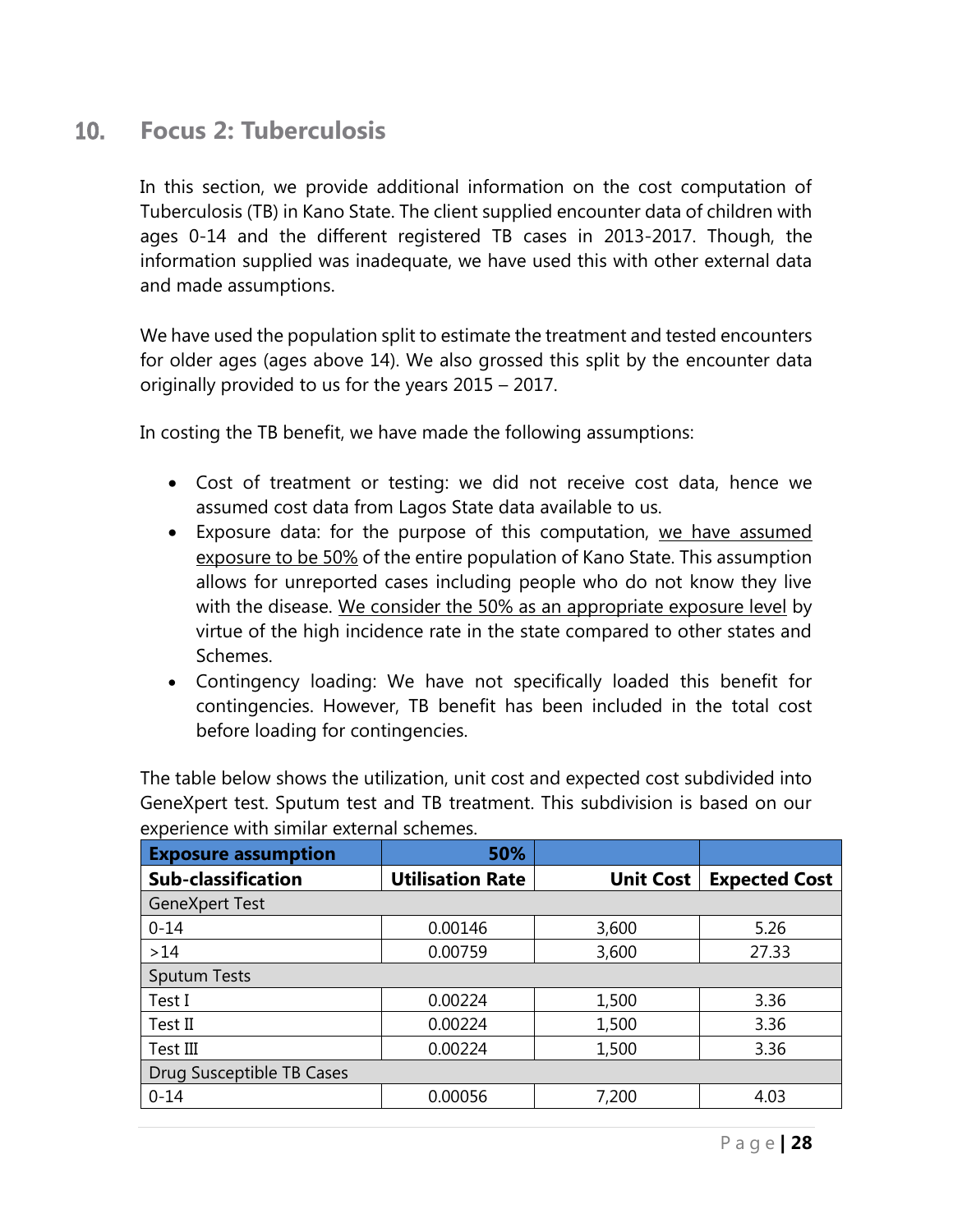| <b>Exposure assumption</b> |  | 50%                     |  |                  |                      |
|----------------------------|--|-------------------------|--|------------------|----------------------|
| <b>Sub-classification</b>  |  | <b>Utilisation Rate</b> |  | <b>Unit Cost</b> | <b>Expected Cost</b> |
| $>14$                      |  | 0.00355                 |  | 7,200            | 25.56                |
| Drug Resistant TB Cases    |  |                         |  |                  |                      |
| All ages                   |  | 0.00049<br>510,480      |  | 250.14           |                      |
| <b>Total Cost</b>          |  |                         |  |                  | 322.40               |
| <b>Exposure variation</b>  |  |                         |  |                  |                      |
| Assumed exposure           |  | 25%                     |  | 75%              | 100%                 |
| % Expected change in cost  |  | $+100%$                 |  | $-33%$           | $-50%$               |
| New premium                |  | 644.8                   |  | 216.01           | 161.20               |

The above table shows the expected impact on the cost of the TB benefit if the assumed exposure changes.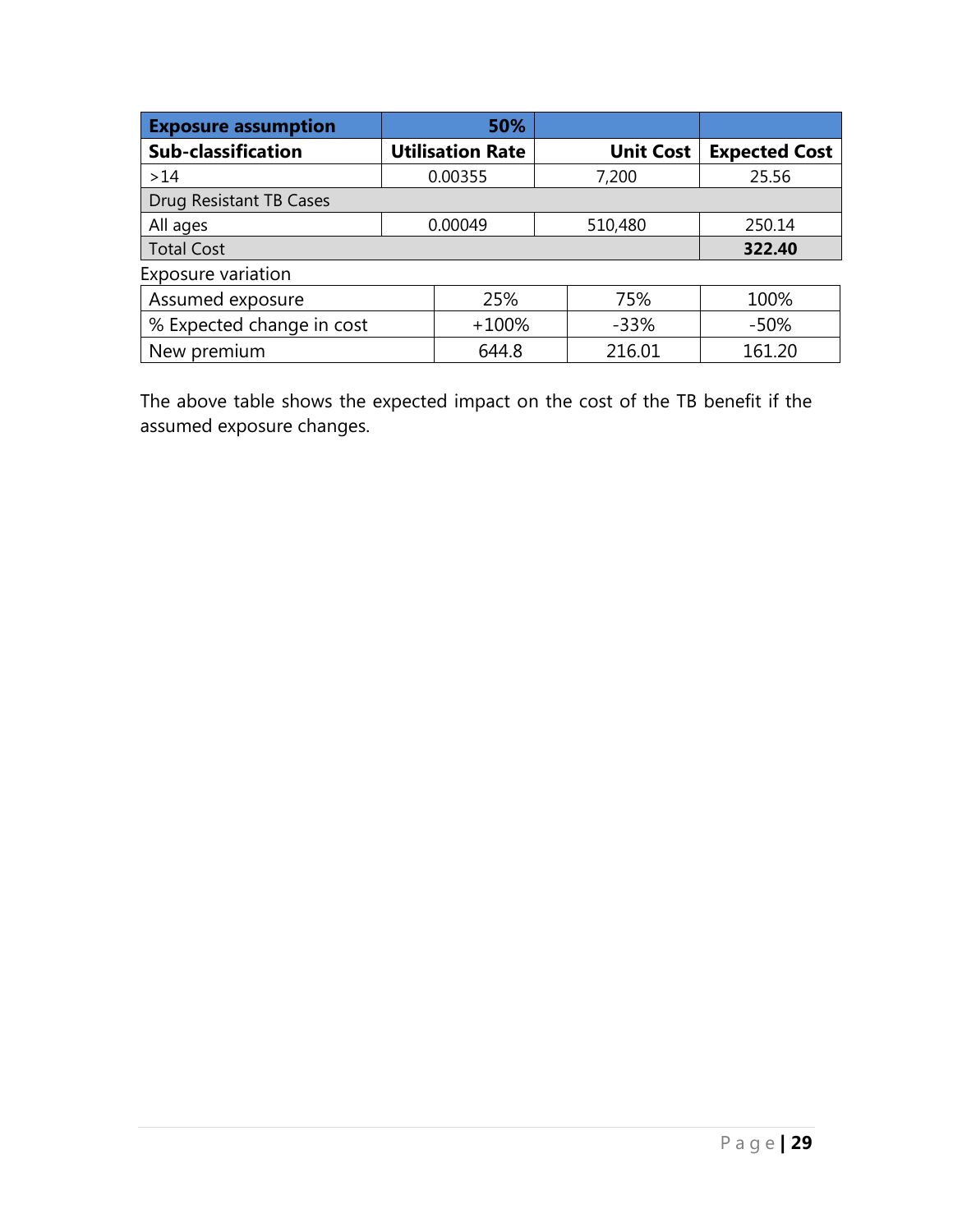# <span id="page-30-0"></span>11. **Conclusions and Recommendations**

- 11.1. We have considered the data provided to us and have supplemented with external data where necessary
- 11.2. We have estimated the individual and family cost of the package as shown in section 7 above.
- 11.3. We have also provided the assumptions that should be monitored closely in our sensitivity analysis section (Section 8)
- 11.4. As regards the Family Planning Services benefit, scanty data was received. However, we have complemented this with other available data to enable us to cost this benefit.
- 11.5. The premiums we provided are indicative, and the client should apply reasonable judgements based on affordability, margins for error, the expected level of external funding, etc in setting the final premium for the package.
- 11.6. We recommend that going forward, data must be collected in the right format at the appropriate level of granularity to enable the experience of the Scheme to be properly monitored.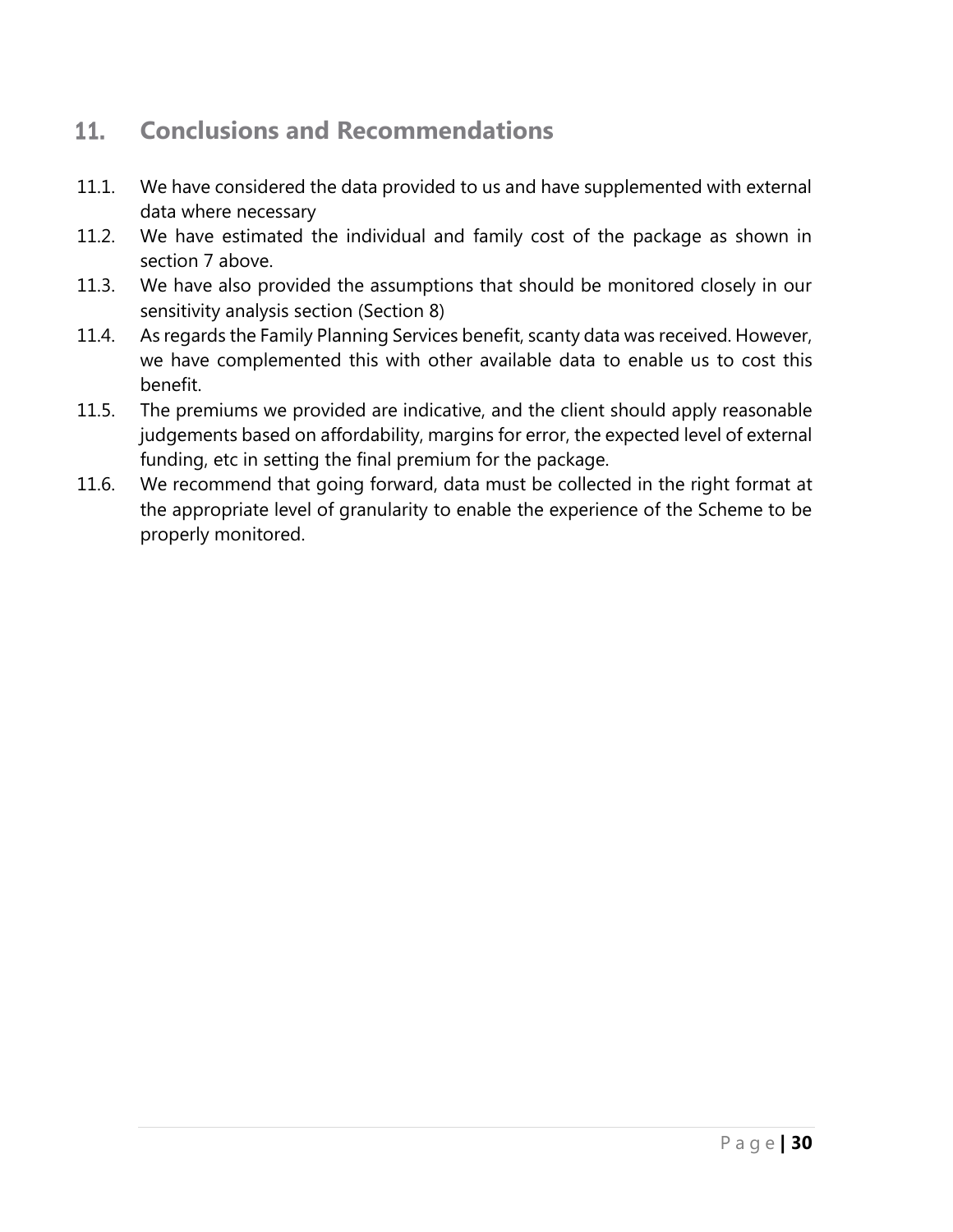### <span id="page-31-0"></span>12. **Addendum**

- 12.1. The Consultant anticipates that the client may want to understand the impact of discounts on the premiums calculated in the previous sections. Hence, an investigation has been conducted to show how and where discounts in the BMP may be derived.
- 12.2. In conducting the investigation, 3 major assumptions underlying the premium computation have been considered, namely; exposure, cost of care and utilization.
- 12.3. Although these investigations have been indicated in the sensitivity analysis in section 8, we will attempt to provide actual cost implications.
- 12.4. We have not varied exposures as we believe this is already realistic and may not be reasonable to vary further. Also, this assumption is very sensitive to risk and hence not suitable to use as a discount driver. It is important to note that higher enrolment and hence increased exposure may reduce the cost of the Agency and vice versa.
- 12.5. The following table provides variations in the cost of care and incidence rates underlying the pricing of the BMP.

| *Individual reduction in cost of care and<br>utilisation rates | 5%       | 10%       | 15%      |
|----------------------------------------------------------------|----------|-----------|----------|
| Revised premium (approx.)                                      | 8,900.89 | 8,432.42  | 7,963.95 |
|                                                                |          |           |          |
| **Combined reduction in cost of care<br>and utilisation rates  | 5% each  | ***10%/5% | 10% each |
| Revised premium (approx.)                                      | 8,455.84 | 8,010.80  | 7,589.18 |

*\*Individual reduction means a 5% reduction in either cost of care or utilization would have the same effect on the premium.*

*\*\*Combined reduction means if both cost of care and utilization rates are simultaneously reduced \*\*\*This is the combined effect of a 10% reduction in cost of care and 5% reduction in utilization rates.*

- 12.6. From the table above, it will be observed that there is a linear relationship between the reduction rate on either the cost of care or the utilization rates and the impact on premium. This means that a 1% increase or decrease in either cost of care or utilization rate will lead to a 1% increase or decrease in the premium rate.
- 12.7. We recommend, from the point of sustainability, that the government of Kano State applies caution in choosing an appropriate rate of premium for the package.